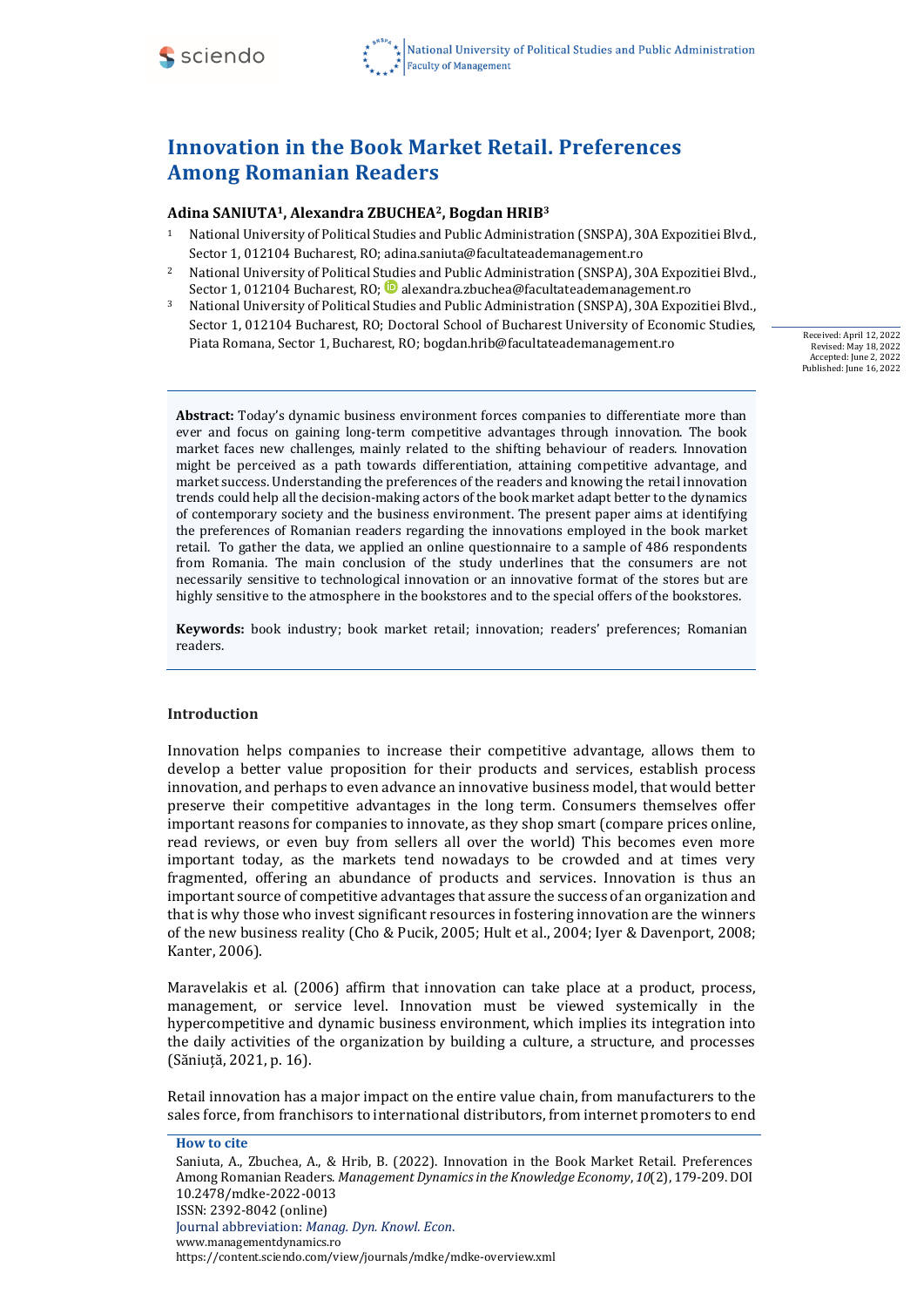consumers. Global expansion, the desire of consumers to live shopping experiences, and the explosion of e-commerce have transformed retail and will continue to do so in the coming decade. Innovation has often been studied in the context of companies in the field of production and less in the field of services and even less in the book market retail. Investigating the market, one observes that innovation in retail comes in form of retail format, customer experience, omnichannel innovation, digital innovation, process innovation, and innovation of marketing mix elements. Through the present study, we aim to better understand the innovative approaches of bookstores from the readers perspective.

This is an exploratory study since scarce knowledge on the Romanian bookstore market is available. As presented before, the Romanian market is small, which makes the competition strong. As in the case of other markets, in Romania, both bookstores and publishers face huge pressure to innovate to attract more customers, in an increasingly competitive market, with increasingly more titles fighting for large sales and with decreasing numbers of readers. Thompson (2012), documenting mainly the evolution of the publishing industry in the UK, stresses that most changes to grow the market had been considered for the marketing strategies of publishers. Considering the increasing impact of the internet after 2000, most marketing budgets went online. The strategy also shifted – from large mass media, towards influencers and stimulating word-of-mouth, both before and after the launch of a title. A key aspect is attracting the attention of the bookstore, which is a process that costs publishers significant budgets (Thompson, 2012, pp. 258-263).

The knowledge we have of the Romanian book market or readers is very limited. The Cultural consumption barometer developed in Romania for 2019, the year previous to the pandemic, shows only reading frequency, not the quantity or types of books preferred by the Romanians (Croitoru & Becut-Marinescu, 2020, pp. 60-64). The last barometer, developed during the COVID-19 pandemic, shows that the percentage of people reading at least weekly books increased significantly in 2020 – it was 19% in 2018, 22% in 2019, and 34% in 2020 (Croitoru & Becut-Marinescu, 2021, p. 54). There are no clear and recent statistics on the number of books read by Romanians. In 2011, a study representative at the national level revealed that among the Romanian readers, a quarter would buy at most one book per year, a quarter would buy up to 5 books, and a bit more than 1 in 5 would buy more than 10 books (IRES, 2011, p. 49). Generally, the profile of the Romanian reader is defined by low reading and buying book levels (Zbuchea & Hrib, 2019). The few existing data on the Romanian readers tend to be contradictory and show some evolution in time but this is difficult to grasp. And many of the surveys are empirical, journalistic, and subjective, reflecting the authors' wishes rather than market realities (Contemporanul, 2016).

Therefore, much investigation is needed to understand the Romanian book market. The present paper aims at unravelling the preferences of Romanian readers related to the adoption of innovations in the book market retail. Understanding the preferences of the readers and knowing the retail innovation trends could help all the decision-making actors of the book market adapt better to the dynamics of contemporary society and the business environment. As the literature review related to the bookstores' innovation is poor, the authors will investigate the literature about the innovation in retail and emphasize those examples that could be a benchmark for the book market too. The second part of the analysis comprises a quantitative investigation. Results are relevant for representatives of the book market, especially for bookstore managers, who would be able, consequently, to design their offers to be more appealing to the readers. Also, the paper is important as it contributes to the Romanian studies about the book market alongside those of Grigore (2014), Stănciulescu and Scarlat (2020) and Stănciulescu, Scarlat, Grigore and Niculescu (2020).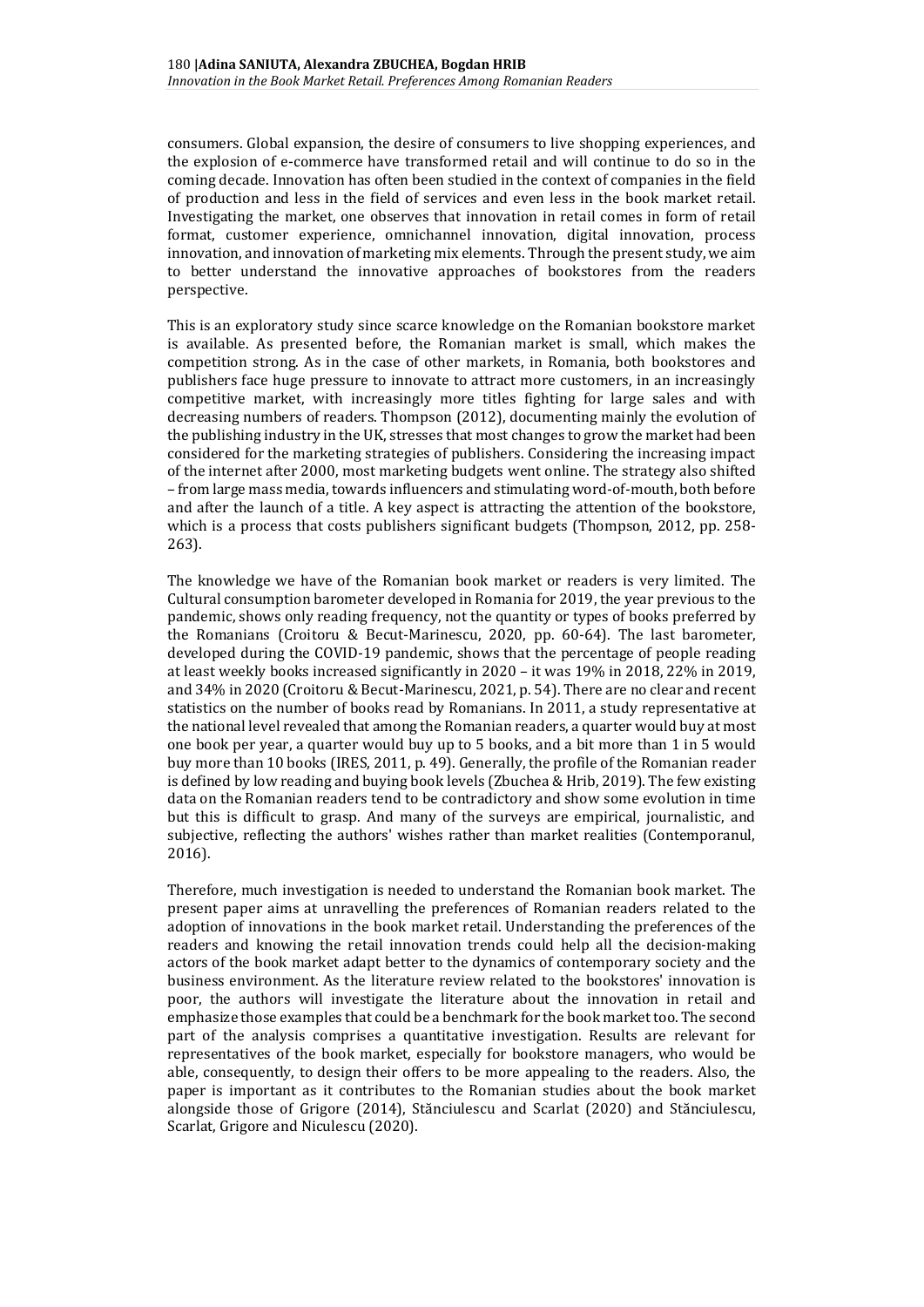#### **Literature review**

One of the drivers of a knowledge-based society is innovation. It comes in addition to creativity and novelty-seeking; it is important in strengthening a company's competitive advantage, influencing consumers, and creating a favourable image of the company and its brands, products, and services (Dabija, Pop, & Săniuță, 2017). The fundamentals of the knowledge-based society as it is defined by the World Science Forum (2003) are innovation and long-life learning it is formed by scientists, researchers, engineers, networks, and hi-tech companies and it develops a national system of creating innovation.

Technology and organizational development, according to Neef et al. (1998), play an important role in the economic progress: in a knowledge-based economy, the source of growth is the production of ideas rather than goods, and the reason we are living through a tech revolution is that it allows ideas - in the form of techniques, research results, graphics, project plans, chemical formulas, and marketing models - to be disseminated instantly and coherently anywhere in the world. In the new, knowledge-based economy, retailers mainly provide sets of services valued by consumers (Gauri et. al, 2020), and many of these services are provided with the help of technology. This is used also to assess the needs of the consumers or to offer personalized services/products. This is possible thanks to Big Data, which allows the analysis of structured and unstructured data (Săniuță et al., 2013) and Artificial Intelligence (AI). Usage of AI leads to an almost 60% increase in profits due to a more efficient allocation of resources, enhancement of productivity, acceleration of the innovation, improved customer experience, and augmentation of the human workforce (Săniuță & Filip, 2021). Ebelhoft Group (2014) identifies five aspects to be taken into consideration when it comes to innovation in retail: local orientation, experiences through services, use of technology, personalization & crowdfunding, and retailvention. These characteristics can also be considered by those owning businesses in the book market retail.

*Local orientation* refers to focusing on the local environment which could bring a competitive advantage to small businesses (Campbell & Park, 2017). This involves innovations that highlight the local offer as well the contribution to the development of the well-being of the local community. Ensuring *experiences through services* is tightly connected to the new trends in marketing and branding (De Oliveira et al., 2020; Hossain et al., 2021). The swift evolution of the online segment leads to the necessity to create real shopping experiences and to establish an empathic connection with customers; in this case, the innovation represents the way by which experience can be gained through services. The approach leading to innovative better experiences is human-centred design thinking, which helps bookstores diversify and even strive (Huang & Hands, 2020). *Technology itself is not a retail innovation*, but the way it is used to add value to customers could be innovative. Some approaches are characterized by accessing products 24 hours a day, obtaining detailed information by simply scanning a QR code (coded, encrypted data representation), personalizing the offers, or - in the case of retailers - good logistic management. Another approach is based on *personalization and crowdfunding* (financing obtained from third parties). The role of customers in defining and determining the assortment becomes important. Consumers are no longer just recipients of what retailers think a customer would want; customers receive more and more control in the creation of the assortment or even in the development of the product/service. In the case of *retailvention,* one of the big challenges is to revive mature business models so that they remain relevant to consumers. Innovation contributes significantly to reinvention and can take many forms: from process innovation to marketing, to product/service innovation.

Considering the factors that lead to changes in retail and that physical stores are in a constant struggle with online stores to gain a proper position in the minds of consumers, it becomes necessary to think outside the box, redesign the shopping environment, adapt the marketing strategy and providing a personalized experience for customers through innovations, Săniuță (2021, pp. 90-91) provides an overview of innovative tools that are already considered by retail, as detailed below, also presenting a few of the pioneering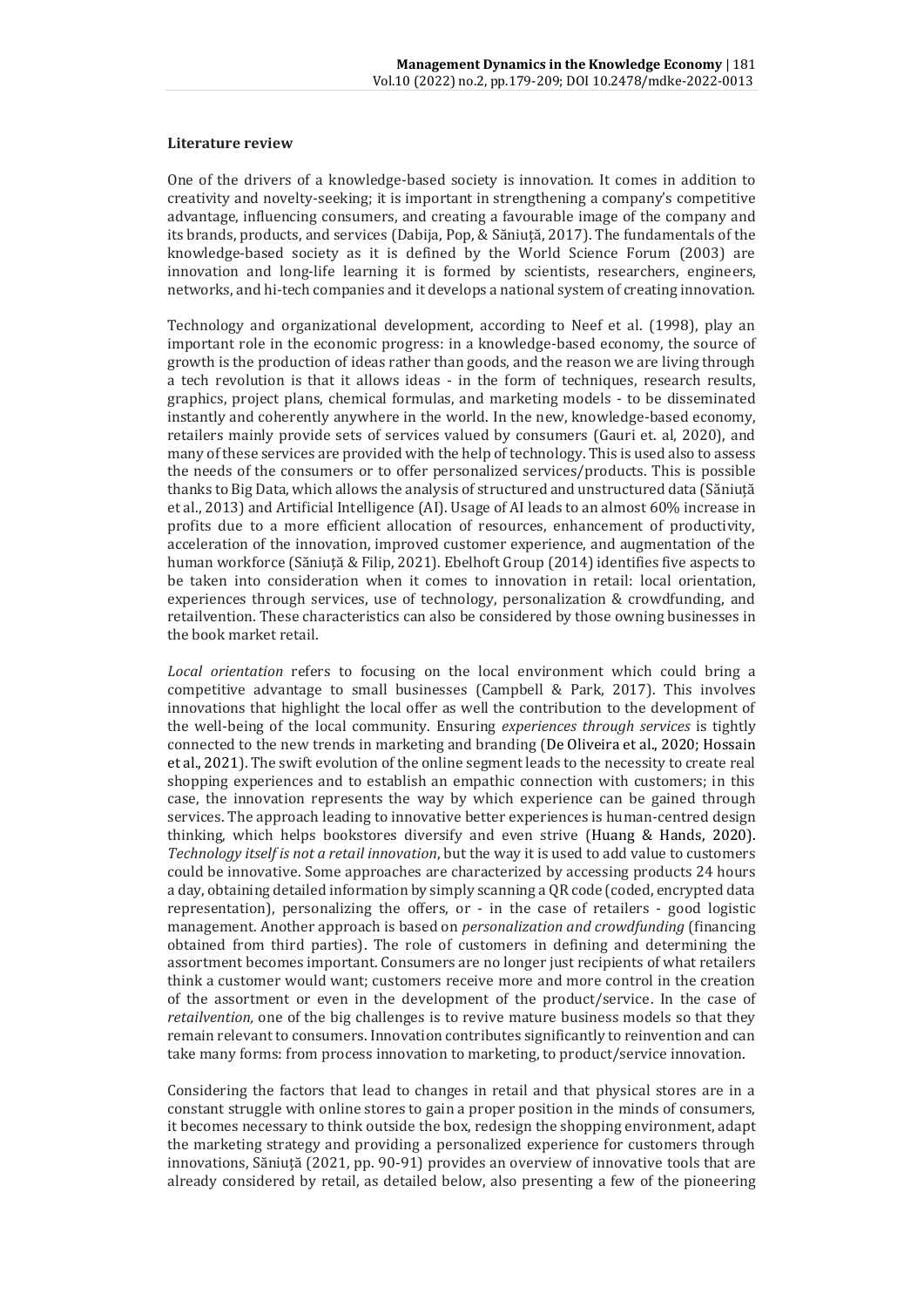initiatives in the field. These innovations could be adapted easily by the bookstores to gain insights about the customers, to co-create with customers and publishers' new books that fit readers' preferences or develop innovative loyalty programs.

*The window that sells* is associated with Shoppertrak, a company that collects and analyses information about pedestrian traffic in stores and has developed a software that allows retailers to monitor the number of people passing in front of their stores through mobilebased technology. A bookstore investing in such software will be able to design more attractive shop windows and a better experience to attract visitors inside its premises. *Smart wallet* refers to mobile payment that is still a hot topic for retailers very attentive to any innovation in this field. Among the first retailers introducing mobile payment is Homeplus, owned by Tesco in the Korean market, the Smart Wallet payment option has been enthusiastically received by shoppers. This option allows to pass on promotional data to the company's customers, who pay using their mobile phones. Since data on bookstore customers is still scarce, such approaches would bring added value for shops.

*Gamification* means to integrate games in business processes, such as using them as a marketing tool. The Home Shopping Network has taken a step forward regarding online games (different from those on Facebook or retailers' sites) in the sense that customers can earn products from the retailer by accessing the games inserted in the daily newsletters; Hsu and Chen (2018) studied 242 online bookshop customers in a study looking at the correlations between gamification marketing activities (GMA) experience, value, satisfaction, brand love, and desirable consumer behaviours. They observed that GMAs' experience has a strong and favourable effect on the hedonic value and utilitarian value. The data also show that hedonic and utilitarian values have a substantial impact on brand satisfaction and love. Another approach would be to ensure that *products 'invented' by customers could be found on the shelves*. Large chain stores often consult consumers about the products they want to launch, but some of them have further developed this practice. For example, Walmart, the world's largest retailer, selected products from its 1,000 consumer offerings in an initiative called Get on the Shelf. *Video cameras inserted in mannequins and displays* could also contribute to a better understanding of customers. Recently, clothing stores have begun to use mannequins that have built-in video cameras capable of capturing valuable consumer data. Mannequin manufacturer Almax's EyeSee uses recognition software that can identify the age, gender, and race of buyers. *Body scan to determine measurements* might also be used in the clothing industry. Bodymetrics has launched an innovative technology for clothing retail helping customers to the establishment of body measures for the purchase of jeans. The inside of the device looks like a fitting room equipped with sensors designed to perform measurements that are then displayed on an iPad screen. In addition to the saved time on shopping and the unique experience, customers can easily buy from the online store of the clothing retailer in which they were made the measurements. The data can also be stored on the customer's gadget, so the reimbursement rate of the goods and the costs of this service decrease.

Original digital *customer loyalty applications and programs* could also contribute to competitive advantage. Applications for customer loyalty, such as Shopkick, are tools used by retailers to create a personalized shopping experience by awarding bonus points when potential customers arrive at the store while providing them with product and promotion information. Through the Something Extra loyalty program, Raley's Family of Fine Stores supermarket chain offers customers who share opinions and product recommendations exclusive access to new offerings. *Interactive in-store displays* can be used in many ways to attract consumers. The LEGO store in Chicago uses a display that turns consumers into video game characters. Such displays become real information networks and can be used to create information kiosks, as in the case of Macy's where consumers can receive recommendations for the cosmetics to use. *Robots as sales consultants* are also a way bookstore can introduce innovation in their services. Seattle's Hointer men's clothing store has a sales team consisting almost exclusively of robots. Starting from the fact that men don't like to spend a lot of time shopping, Hointer has developed an application that scans a QR code on a pair of jeans, for example, enters the measure, and the information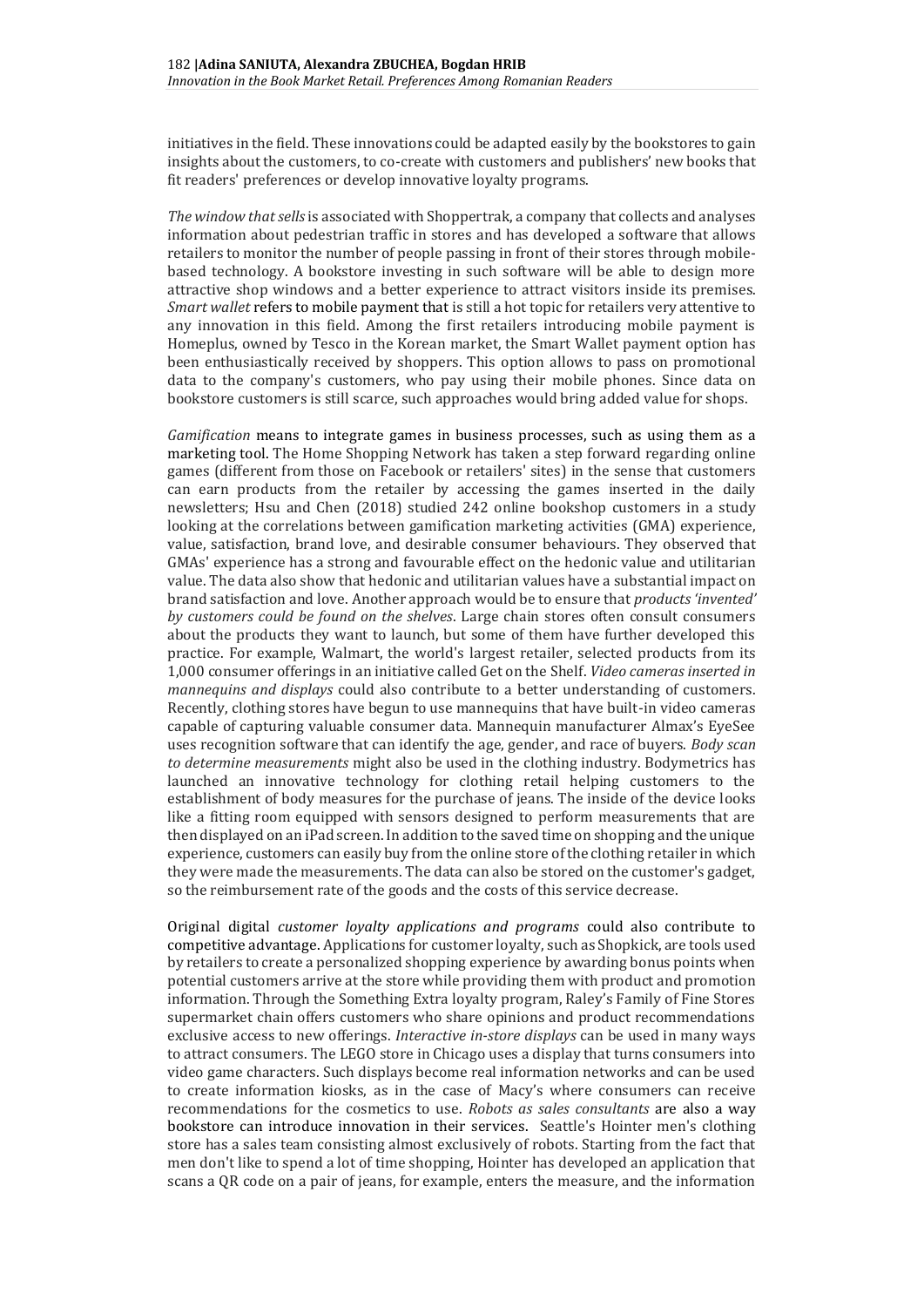is transmitted to a robot that will carry the desired apparel item at the fitting room. *A product catalogue made on the principles of augmented reality* is offering new insights to customers, in an attractive way, having the ability to stimulate young customers. The IKEA retailer found that 14% of its customers buy furniture that does not fit the size of the space they want to furnish. With augmented reality, the Swedish retailer's customers can try to select their products at home using the catalogue, the mobile application (downloaded from the AppStore or Google Play), and a smartphone or tablet.

Huang (2020) asserts, when it comes to the book market retail innovation, that unlike traditional bookstores that merely sell books, the "new type" of bookstores presents various innovations. When the reader walks into a "new kind" bookstore, the first thing he/she notices is a branded outfit, not a book. The customers can do several things in the "new type" bookstore, such as get a cup of coffee when you're thirsty, see an exhibition, or buy some aesthetic goods to give as gifts to friends. This is a "new type" bookstore that may also be described as a sophisticated cultural and creative environment. Nguyen et al. (2019) investigated the Chinese bookstore-café, arguing that the bookstore-café represents the emergence of a new lifestyle in China's big cities. Based on the concept of "third place," which was first coined by sociologist Ray Oldenburg to describe places that are neither home nor workplace, the authors argue that the bookstore-café represents the emergence of a new lifestyle. As a result, we decided to see if the experience provided by such a location is something that Romanian readers enjoy.

A study developed by Săniuță, Hrib and Zbuchea (2021) about the business models of the Romanian bookstore chains shows that to succeed, especially the brick and mortar ones, have to nurture entertaining experiences, offer well-curated selections of books, office supplies and other products that can make customers feeling good when they enter a place that sells books, the events they organize are playing also an important role to enhance the retail experience. Preference for online seems to be pecuniary for Romanian readers. Omnichannel retail is nowadays a must more than ever, as the research highlights that youngsters tend more to browse books in bookstores, and more respondents evaluate online buying as convenient as far as the online price is cheaper (Hrib, Săniuță, & Zbuchea, 2022). When it comes to segmentation the results show that those who earned a university degree and the post-graduates read more books. Interesting is that women are more attached to brick-and-mortar bookstores than men, an explanation could be that men tend to be more technically and adopt earlier tech products and services (Hrib, Săniuță, & Zbuchea, 2022). These results and those of the present paper are valuable for the decision-makers acting in the book business for developing innovations, no matter if there are products, formats, processes, services, or marketing innovations.

When it comes to innovative bookstore formats the authors selected five types to test also within the Romanian readers' preferences, presented below. The results of the study can be a base for decision makers in the book market to use this format to foster innovation also in the way they are selling books. *Pop-up Bookstore* – a bookstore opened in an unconventional space for a limited period and/or that changes the location regularly. The pop-up bookstore concept is derived from the pop-store concept, which is defined (Hutter, 2013) as a temporary store concept that displays products in an unusual way to catch customers' attention. *Rental bookstores –* the customer rents books paying per rented book or paying a subscription (monthly, quarterly, etc.). The rental bookshop business model is based on Bookster, an innovative company founded by a Romanian entrepreneur that rents books to employees working in organizations, the subscription fee is paid by the employer (Coșman, 2017). *Concept Bookstore* – besides books the consumers can buy interior design products, food & beverages (such as wine, coffee, tea, chocolate), toys, jewellery, and mostly products that are complementary to the books and can easily be combined for a gift.

When we proposed the idea of a concept bookstore the starting point was the following statement: a concept store is a divergence from conventional experiential retail types in terms of format. It is not totally experiential in the sense that it is not solely concerned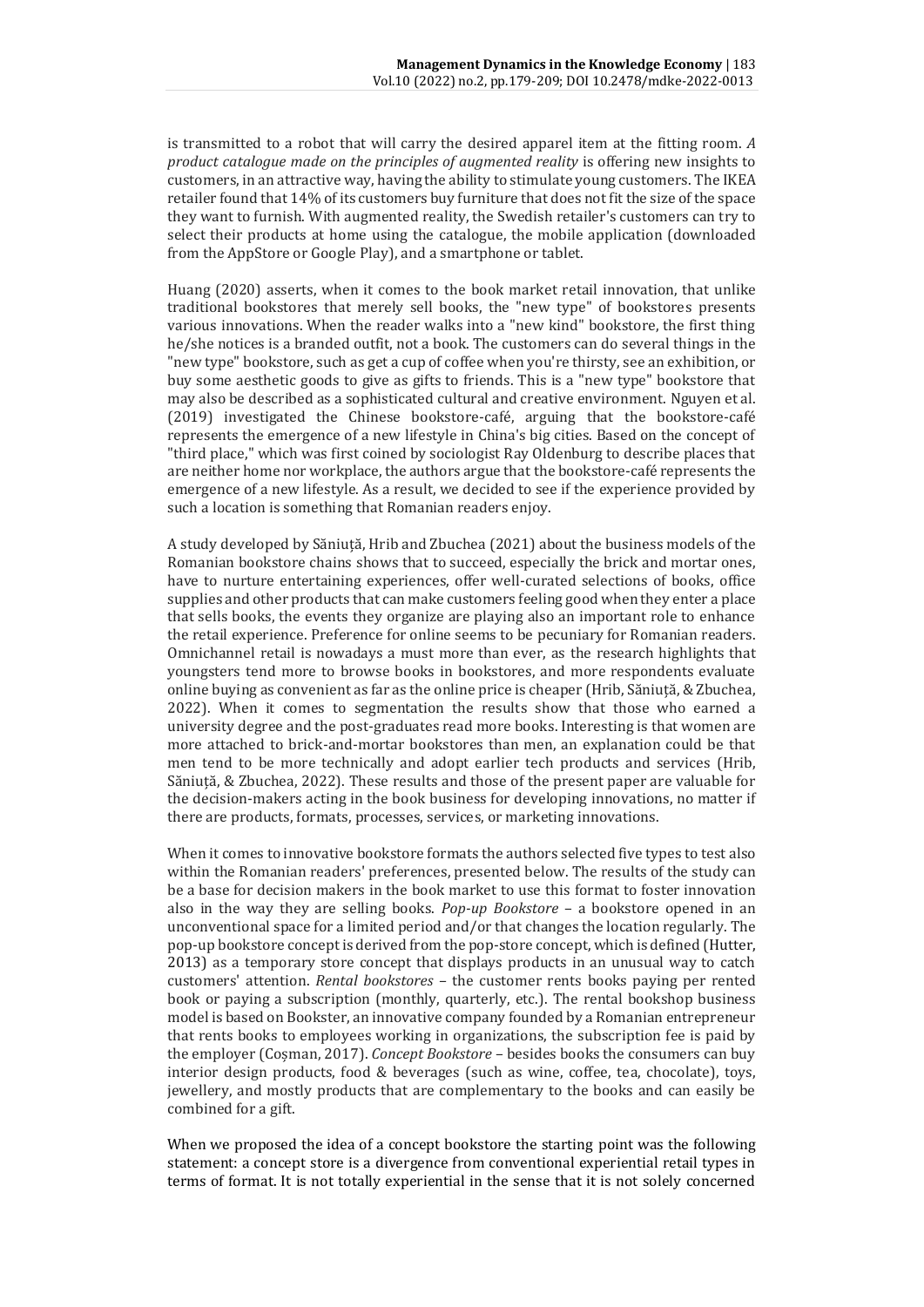with marketing messaging, nor is it concerned with sales or profit. Its goal is to be an accessible touch point that lowers friction on a varied customer journey. Its value to the retail portfolio is that it attracts new and latent customers, mitigates existing hindering factors, and drives them to additional touch points (Wyer et al., 2021). *Showroom Bookstore* – the book consumer can shuffle the books in the bookstore, and he/she will buy them online or will place an order in the bookstore. So Ankosko (2012) showrooming is a relatively recent buying practice in which customers go to businesses to look at things but then use a smartphone or other mobile device to check pricing and occasionally place orders with competing online retailers before leaving the store. *Vending Machine Bookstore* – facilitates buying of books from a vending machine, especially of the novelties, as the limited space does not permit a wide selection of products. Vending machines are selfservice machines that offer items such as food, beverages, lottery tickets, and other items (Ratnasri & Sharmilan, 2021).

## **Methodology**

The present study aims to understand to what extent innovation in bookstores influences the buying behaviour of customers. Three main objectives have been considered under this framework:

O1: Identifying the preferences of the Romanian customers for specific innovative approaches in bookstores, considering two lines of investigation: in-store innovation and business model innovation;

O2: Exploring the criteria considered by the Romanian customers for selecting a bookstore;

O3: Profiling the customers who appreciate the most innovation in bookstores.

To have sound empirical evidence on the Romanian market, a quantitative study based on a questionnaire has been considered. It is explorative research considering the lack of transparency of the book market in Romania and that only a few relevant studies have been developed previously.

The practices in the Romanian market are not as well designed and implemented as in the case of larger and more dynamic markets. Some innovative approaches are observable, as presented previously in the paper. To cover realistic approaches, in the context of the present research, innovation in a bookstore has been investigated considering the following dimensions: the use of technologies in bookstores (either online or at the physical location), the innovative interior design, innovation in the offer of books and services, innovative customer experience. The second line of investigating innovative dimensions of bookstores focused on innovative business models: pop-up bookstore, rental bookstore, concept bookstore, showroom, and book vending machine. To measure these items, a 5-point Likert scale has been considered to reflect the preferences of the Romanian readers.

The criteria to choose a bookstore are very diverse, as studies on other markets have revealed (Addis, 2016; Laing & Royle, 2013). Considering those studies developed on other book markets, the aims of this research, and the specific context of the Romanian bookstores, we have selected the following aspects to explore: bookstore atmosphere; interaction with bookstore staff; existing bookstore technology (access to an electronic catalogue, touch screens, etc.); the existence of reading spaces; other services offered, such as cafes, co-working spaces; events organized inside the bookstore; interior design (furniture, space arrangement, etc.); the process of exploring, discovering special books/objects. A 5-point Likert scale has been used to show the importance of each criterion, from the readers' perspective.

The profile of a bookstore customer has been investigated following more aspects. One item considered was the behaviour of discovering books in the store (I like to rummage through books on the shelves to discover promising titles). Another aspect investigated is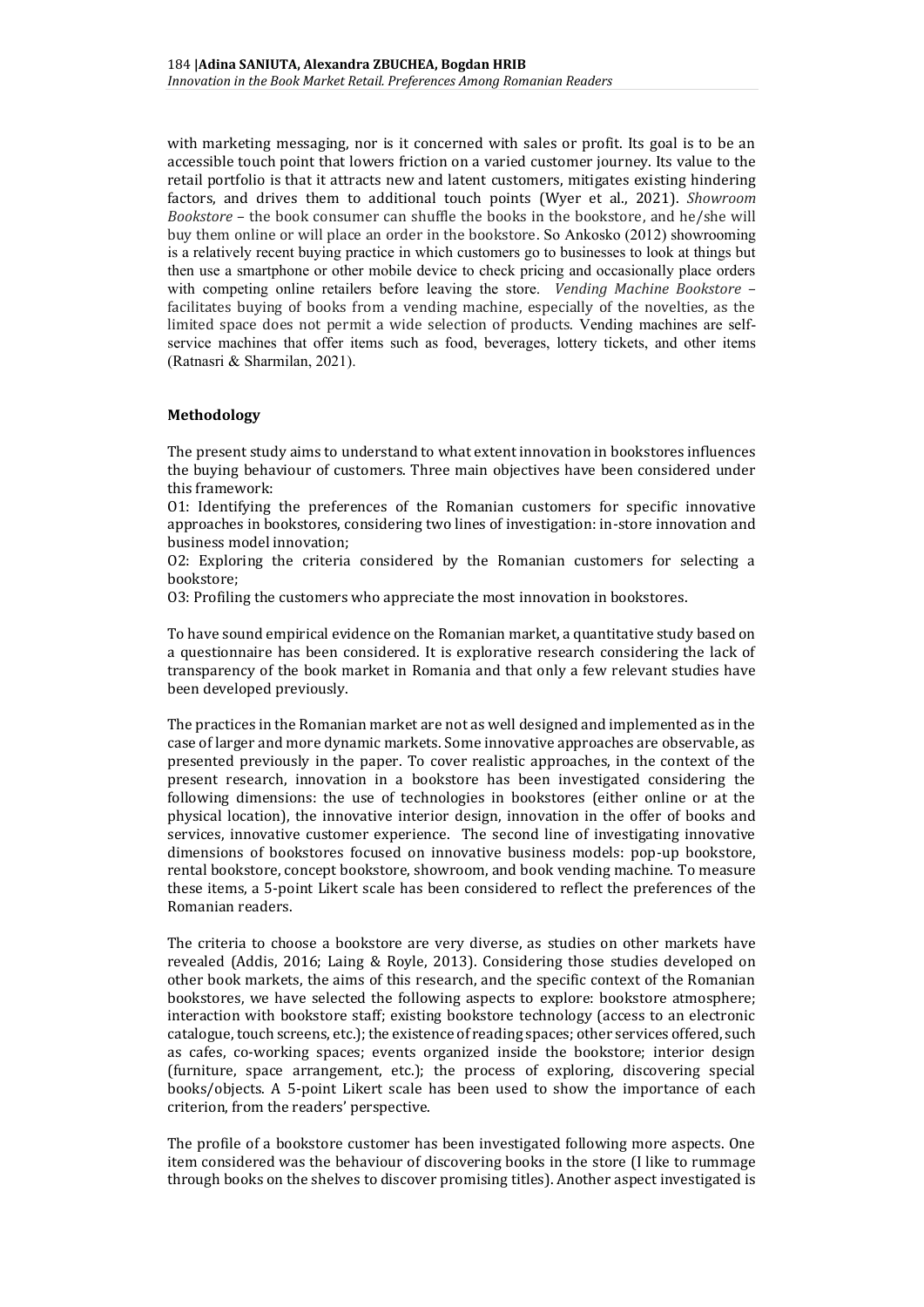the attachment to the idea of entering bookstores (I am very attached to the idea of visiting the bookstore). Also, the relationship with online bookstores has been investigated (I prefer to buy books online). The reading profile has been considered through three aspects: How attached is the respondent to the idea of reading (Reading is an important part of my personality), the type of books preferred (fiction, academic books, personal development, etc.), and the number of books read in the past 12 months. All these dimensions describe the bookstore customer both as buyer and reader.

The survey aimed at both the general public, especially frequent readers that are the most relevant customer segment for bookstores, and industry professionals: writers, editors, bookstore employees, librarians, book bloggers, etc. For a more accurate understanding of the respondents' positions, we will investigate separately the opinions and attitudes of the general public, writers, and the professionals of the book industry, using ANOVA tests in IBM SPSS Statistics 20.

The questionnaire was applied online, via Google forms, in March 2022. First, it was tested on a sample of 11 persons, resulting in some minor clarifications. A snowball technique has been used, encouraging respondents to invite other respondents that might be interested in the topic.

## *Respondents*

The sample consists of 486 respondents from Romania. The youngest respondent is 17 years old; the oldest is 75 years old. The average age of the sample is 39 years old. Most respondents are women (76%), living in a large city, with more than 300.000 inhabitants. A more detailed presentation of the residency is offered in Figure 1.



*Figure 1. Sample. Geographic distribution*

More than half of the respondents are from Bucharest. This city has also the largest book market (TopFirme, 2018) and presents the widest number and typology of bookstores. Only 14% of the respondents come from places with less than 100.000 inhabitants. With rare exceptions, such places in Romania do not have bookstores. In an interview given to a national TV station a director of one of the most important publishing houses in Romania argues that many cities have lost their bookstores, almost any city with a population of between 30 and 50,000 people. In Romania are fewer than 300 bookstores throughout the country, with roughly 80 located in Bucharest (the capital and the biggest city in the country), there are no bookstores in Romanian villages (Digi24, 2016).

In terms of educational profile, the respondents are highly educated (56% are postgraduates, while less than 4% have no university diploma). The sample is diverse in terms of professional status (see Figure 2). Almost 20% are students, some of them working. Most of the respondents are employees (62%).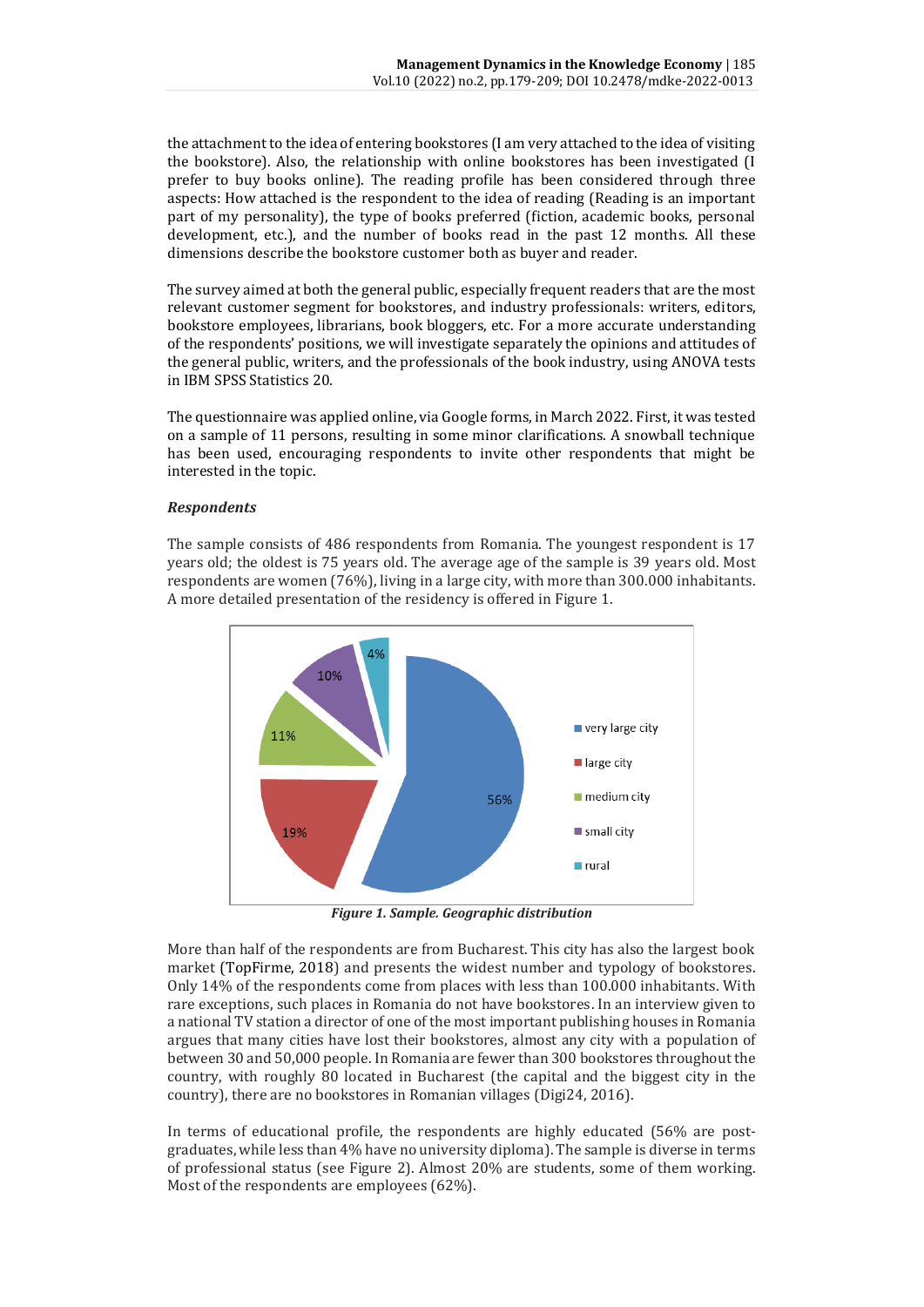

*Figure 2. Sample. Professional status*

In terms of the industry in which respondents are active, Figure 3 shows a wide coverage. As expected, the best-represented sectors are culture and education, still, from this perspective, we might consider the sample to be relevant due to the large variety of sectors.



*Figure 3. Sample. Industry*

The incomes of the respondents are presented in Figure 4. The average monthly income in Romania is around 500 euros. Our sample consists of persons above this figure (79%).



*Figure 4. Sample. Income*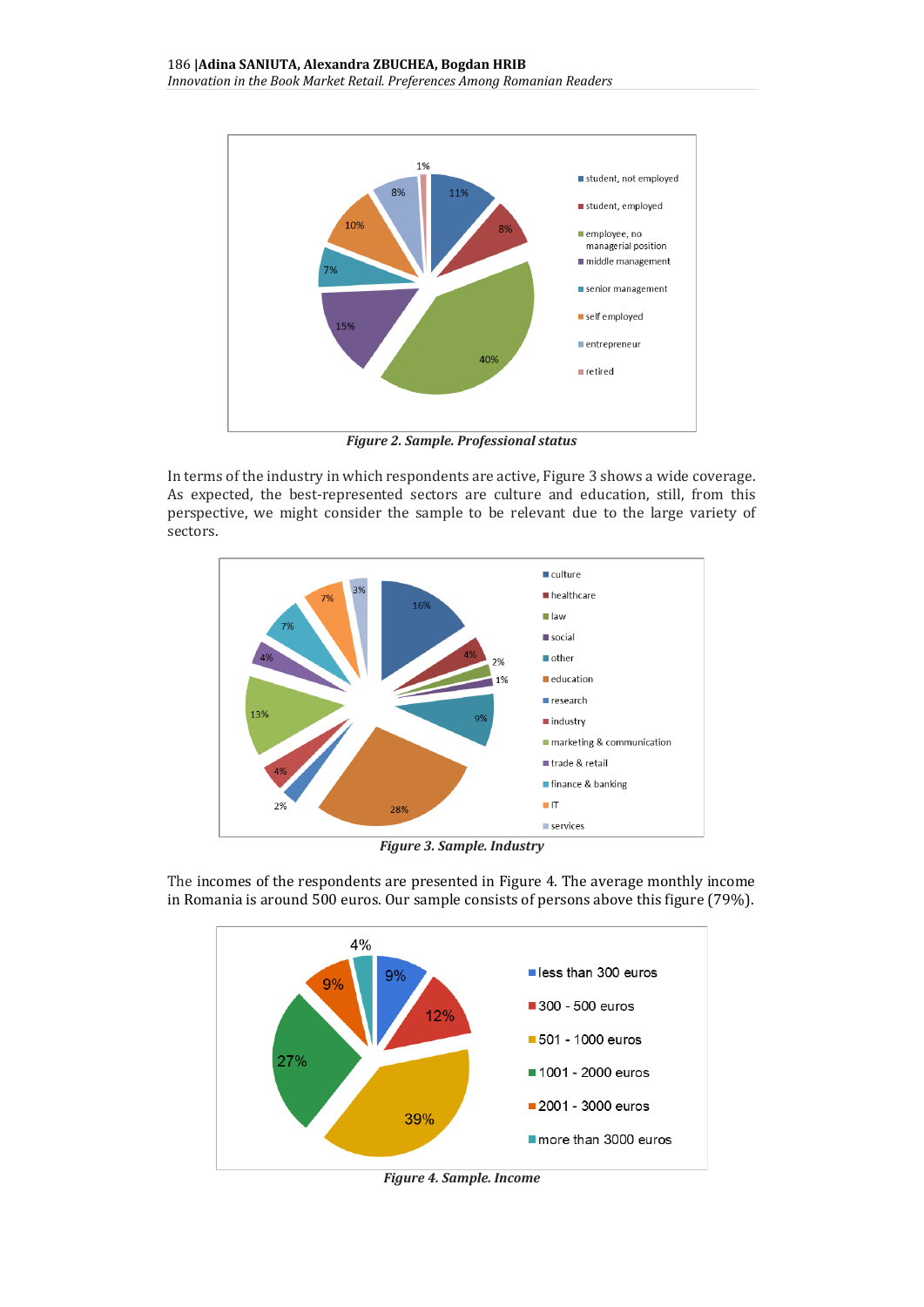Considering that the relationship with books might have an impact on buying behaviour and book preferences, we also investigated the professional status linked to the book industry. We identified three distinct segments: writers, book industry professionals (librarians, bookstore assistants, book bloggers, editors, translators, etc.), and the general public (the readers). Figure 5 shows that most respondents are common readers, but the book industry professionals are also represented.



*Figure 5. Sample. Segmentation considering the book-related status*

All respondents consider themselves passionate readers. Overall, they consider that reading is an important part of their personality (the average obtained is 4.4 out of a maximum of 5). They are also to a large degree attached to the idea of visiting bookstores (with an average of 4 out of 5).

The respondents were also asked about how many books they have bought and read in the previous 12 months. The average figures obtained are 25 books bought and 23 books read, but the actual figures vary a lot. Some respondents have bought and/or read hundreds of books, while others only a few. Also, some respondents specified various aspects: book bloggers buy few books since they receive most of the books they read from publishing houses, a few have various plans for online book repositories or libraries, and a few are mainly borrowing. We underline that the figures referring to book acquisitions and reading are not representatives of the Romanian population (for representative figures, see IRES, 2011, p.49).

# **Findings analysis**

## *The preference of customers for innovative approaches in bookstores*

The two lines of investigation followed refer to in-store innovation and business model innovation. The in-store innovation was evaluated as a preference for bookstores that are innovative in the usage of technology, interior design & space management, product & services portfolio, and buying experience. Table 1 shows that the general public tends to score higher for these aspects, but the average preference is not very high. Portfolio innovation and customer experience innovation registered the highest scores, of around 4 (out of 5) for the entire sample. The lowest evaluation registered for technological innovation, of a global 2.9 (out of 5).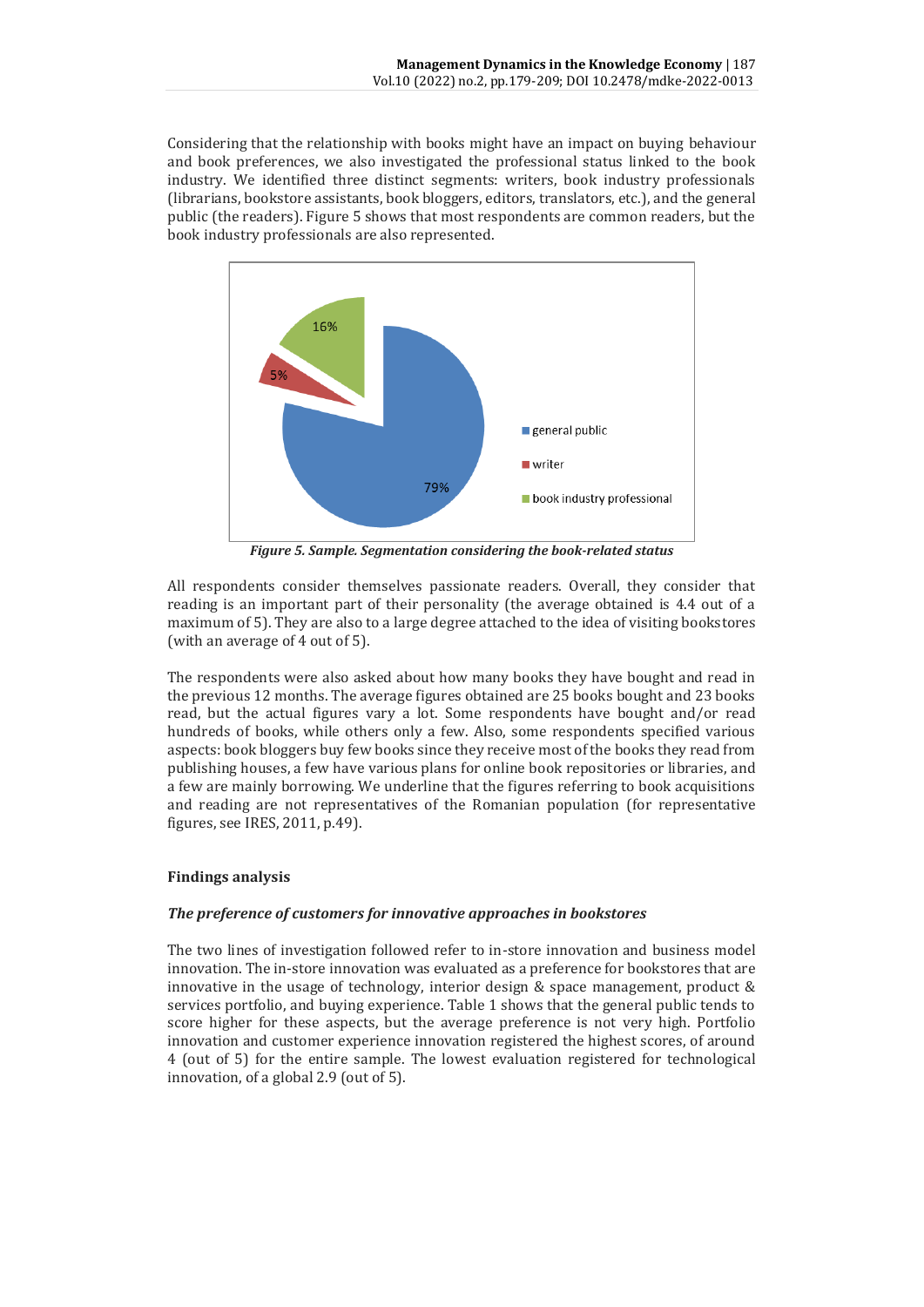| 1.1. Descriptives |                               |     |      |                       |                   |                       |                                     |              |                |  |
|-------------------|-------------------------------|-----|------|-----------------------|-------------------|-----------------------|-------------------------------------|--------------|----------------|--|
|                   |                               | N   | Mean | <b>Std. Deviation</b> | <b>Std. Error</b> |                       | 95% Confidence Interval<br>for Mean | Min.         | Max.           |  |
|                   |                               |     |      |                       |                   | Lower<br><b>Bound</b> | <b>Upper</b><br><b>Bound</b>        |              |                |  |
| InovTech          | General public                | 383 | 2.94 | 1.144                 | .058              | 2.83                  | 3.05                                | $\mathbf{1}$ | 5              |  |
|                   | Writer                        | 25  | 2.36 | .995                  | .199              | 1.95                  | 2.77                                |              | 4              |  |
|                   | Book industry<br>professional | 78  | 2.90 | 1.112                 | .126              | 2.65                  | 3.15                                | $\mathbf{1}$ | 5              |  |
|                   | Total                         | 486 | 2.90 | 1.137                 | .052              | 2.80                  | 3.00                                |              | 5              |  |
| InovDesign        | General public                | 383 | 3.80 | .901                  | .046              | 3.71                  | 3.89                                |              | 5              |  |
|                   | Writer                        | 25  | 3.00 | .816                  | .163              | 2.66                  | 3.34                                |              | $\overline{4}$ |  |
|                   | Book industry<br>professional | 78  | 3.82 | .894                  | .101              | 3.62                  | 4.02                                | $\mathbf{1}$ | 5              |  |
|                   | Total                         | 486 | 3.77 | .912                  | .041              | 3.68                  | 3.85                                | $\mathbf{1}$ | 5              |  |
| InovOffer         | General public                | 383 | 4.05 | .814                  | .042              | 3.97                  | 4.13                                | $\mathbf{1}$ | 5              |  |
|                   | Writer                        | 25  | 3.84 | .688                  | .138              | 3.56                  | 4.12                                | 3            | 5              |  |
|                   | Book industry<br>professional | 78  | 4.14 | .893                  | .101              | 3.94                  | 4.34                                | 2            | 5              |  |
|                   | Total                         | 486 | 4.05 | .822                  | .037              | 3.98                  | 4.12                                |              | 5              |  |
| InovExp           | General public                | 383 | 3.98 | .918                  | .047              | 3.89                  | 4.08                                |              | 5              |  |
|                   | Writer                        | 25  | 3.56 | .870                  | .174              | 3.20                  | 3.92                                | 2            | 5              |  |
|                   | Book industry<br>professional | 78  | 3.90 | .799                  | .090              | 3.72                  | 4.08                                | 2            | 5              |  |
|                   | Total                         | 486 | 3.95 | .901                  | .041              | 3.87                  | 4.03                                |              | 5              |  |

## *Table 1. One-way ANOVA test: In-store innovation and type of respondents*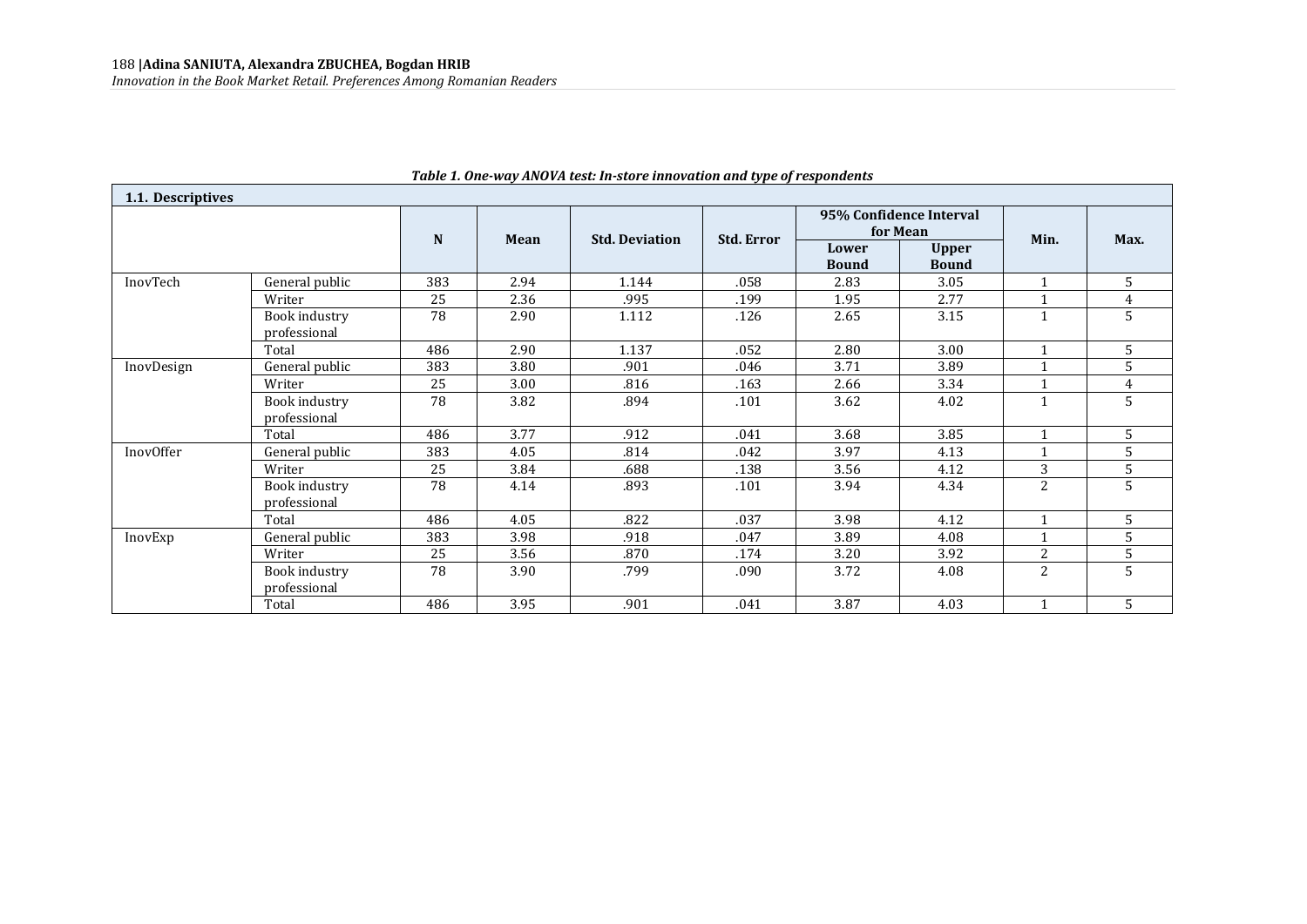| 1.2. Test of Homogeneity of Variances |                         |     |                 |      |  |  |  |  |  |
|---------------------------------------|-------------------------|-----|-----------------|------|--|--|--|--|--|
|                                       | <b>Levene Statistic</b> | df1 | df <sub>2</sub> | Sig. |  |  |  |  |  |
| InovTech                              | .020                    |     | 483             | .981 |  |  |  |  |  |
| InovDesign                            | 974                     |     | 483             | .378 |  |  |  |  |  |
| InovOffer                             | 2.308                   |     | 483             | .101 |  |  |  |  |  |
| InovExp                               | .794                    |     | 483             | .453 |  |  |  |  |  |

| <b>1.3. ANOVA</b> |                |                       |     |                    |       |      |
|-------------------|----------------|-----------------------|-----|--------------------|-------|------|
|                   |                | <b>Sum of Squares</b> | df  | <b>Mean Square</b> |       | Sig. |
| InovTech          | Between Groups | 7.896                 |     | 3.948              | 3.083 | .047 |
|                   | Within Groups  | 618.558               | 483 | 1.281              |       |      |
|                   | Total          | 626.455               | 485 |                    |       |      |
| InovDesign        | Between Groups | 15.459                |     | 7.729              | 9.627 | .000 |
|                   | Within Groups  | 387.800               | 483 | .803               |       |      |
|                   | Total          | 403.259               | 485 |                    |       |      |
| InovOffer         | Between Groups | 1.751                 |     | .876               | 1.297 | .274 |
|                   | Within Groups  | 325.963               | 483 | .675               |       |      |
|                   | Total          | 327.714               | 485 |                    |       |      |
| InovExp           | Between Groups | 4.468                 | ີ   | 2.234              | 2.772 | .064 |
|                   | Within Groups  | 389.245               | 483 | .806               |       |      |
|                   | Total          | 393.714               | 485 |                    |       |      |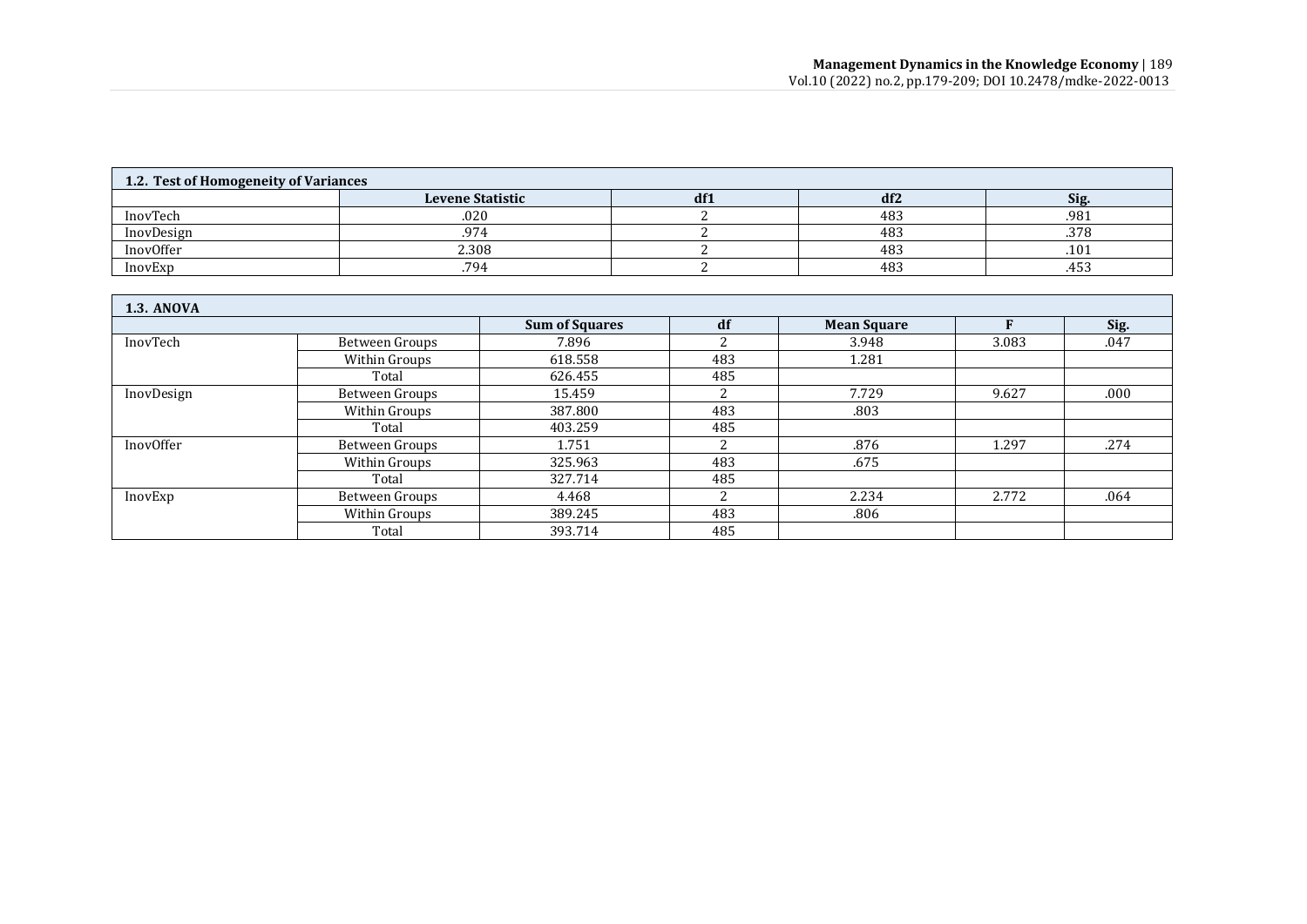The ANOVA test presented in Table 1 shows that there are statistical differences between the attitudes of the three groups of respondents with reference to innovation in interior design and space management, as well as innovation based on technology. Post Hoc Test Scheffe (significance level of 0.05) shows that there is a significant difference between writers and the general public, but not between the general public and professionals of the book industry related to Technological innovation and Interior design and space management, as well as between writers and the other industry professionals in terms of Innovation in interior design (see Figure 6).



Further analysis of data revealed that there are significant differences between respondents considering their gender in the case of Portfolio innovation and Innovation in customer experience (Table 2). Women tend to be more influenced by these two aspects than men.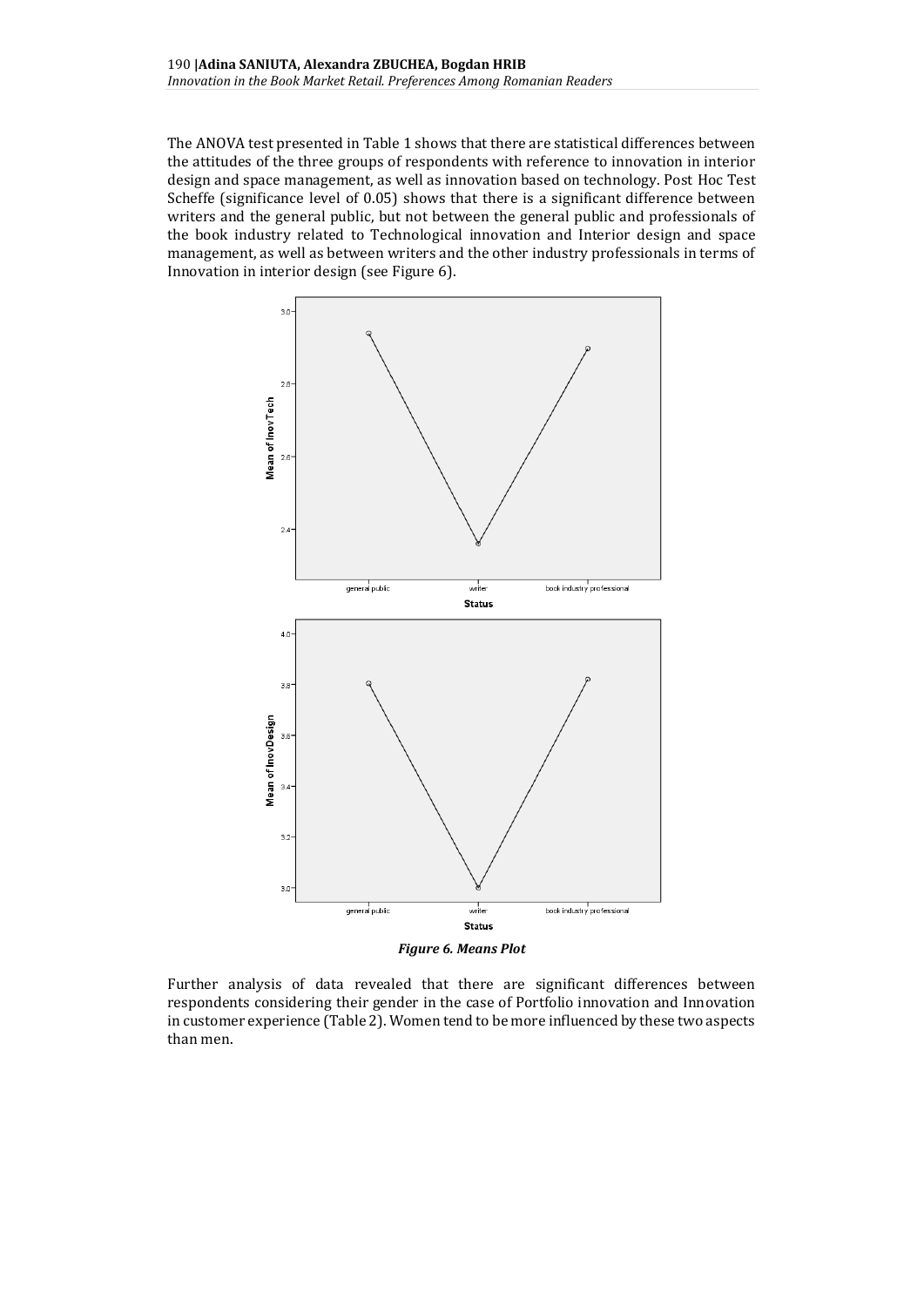| 2.1. Group Statistics |        |     |      |                       |                        |  |  |  |  |  |
|-----------------------|--------|-----|------|-----------------------|------------------------|--|--|--|--|--|
|                       | Gender |     | Mean | <b>Std. Deviation</b> | <b>Std. Error Mean</b> |  |  |  |  |  |
| InovTech              | Woman  | 371 | 2.93 | 1.133                 | .059                   |  |  |  |  |  |
|                       | Man    | 114 | 2.82 | 1.154                 | .108                   |  |  |  |  |  |
| InovDesign            | Woman  | 371 | 3.81 | .899                  | .047                   |  |  |  |  |  |
|                       | Man    | 114 | 3.62 | .944                  | .088                   |  |  |  |  |  |
| InovOffer             | Woman  | 371 | 4.11 | .776                  | .040                   |  |  |  |  |  |
|                       | Man    | 114 | 3.89 | .938                  | .088                   |  |  |  |  |  |
| InovExp               | Woman  | 371 | 4.02 | .874                  | .045                   |  |  |  |  |  |
|                       | Man    | 114 | 3.73 | .953                  | .089                   |  |  |  |  |  |

## *Table 2. T-Test: In-store innovation and Gender*

|            | 2.2. Independent Samples Test                               |       |      |                              |         |                       |                           |                                        |                                                        |              |
|------------|-------------------------------------------------------------|-------|------|------------------------------|---------|-----------------------|---------------------------|----------------------------------------|--------------------------------------------------------|--------------|
|            | <b>Levene's Test</b><br>for Equality of<br><b>Variances</b> |       |      | t-test for Equality of Means |         |                       |                           |                                        |                                                        |              |
|            |                                                             | F     | Sig. |                              | df      | $Sig. (2-$<br>tailed) | Mean<br><b>Difference</b> | <b>Std. Error</b><br><b>Difference</b> | 95% Confidence<br>Interval of the<br><b>Difference</b> |              |
|            |                                                             |       |      |                              |         |                       |                           |                                        | Lower                                                  | <b>Upper</b> |
| InovTech   | Equal variances assumed                                     | .606  | .437 | .842                         | 483     | .400                  | .103                      | .122                                   | $-137$                                                 | .342         |
|            | Equal variances not assumed                                 |       |      | .834                         | 184.907 | .405                  | .103                      | .123                                   | $-140$                                                 | .345         |
| InovDesign | Equal variances assumed                                     | 1.066 | .302 | 1.935                        | 483     | .054                  | .189                      | .097                                   | $-.003$                                                | .380         |
|            | Equal variances not assumed                                 |       |      | .885                         | 180.363 | .061                  | .189                      | .100                                   | $-.009$                                                | .386         |
| InovOffer  | Equal variances assumed                                     | 5.042 | .025 | 2.505                        | 483     | .013                  | .219                      | .087                                   | .047                                                   | .391         |
|            | Equal variances not assumed                                 |       |      | 2.267                        | 163.293 | .025                  | .219                      | .097                                   | .028                                                   | .410         |
| InovExp    | Equal variances assumed                                     | 6.212 | .013 | 3.040                        | 483     | .002                  | .291                      | .096                                   | .103                                                   | .479         |
|            | Equal variances not assumed                                 |       |      | 2.905                        | 175.469 | .004                  | .291                      | .100                                   | .093                                                   | .488         |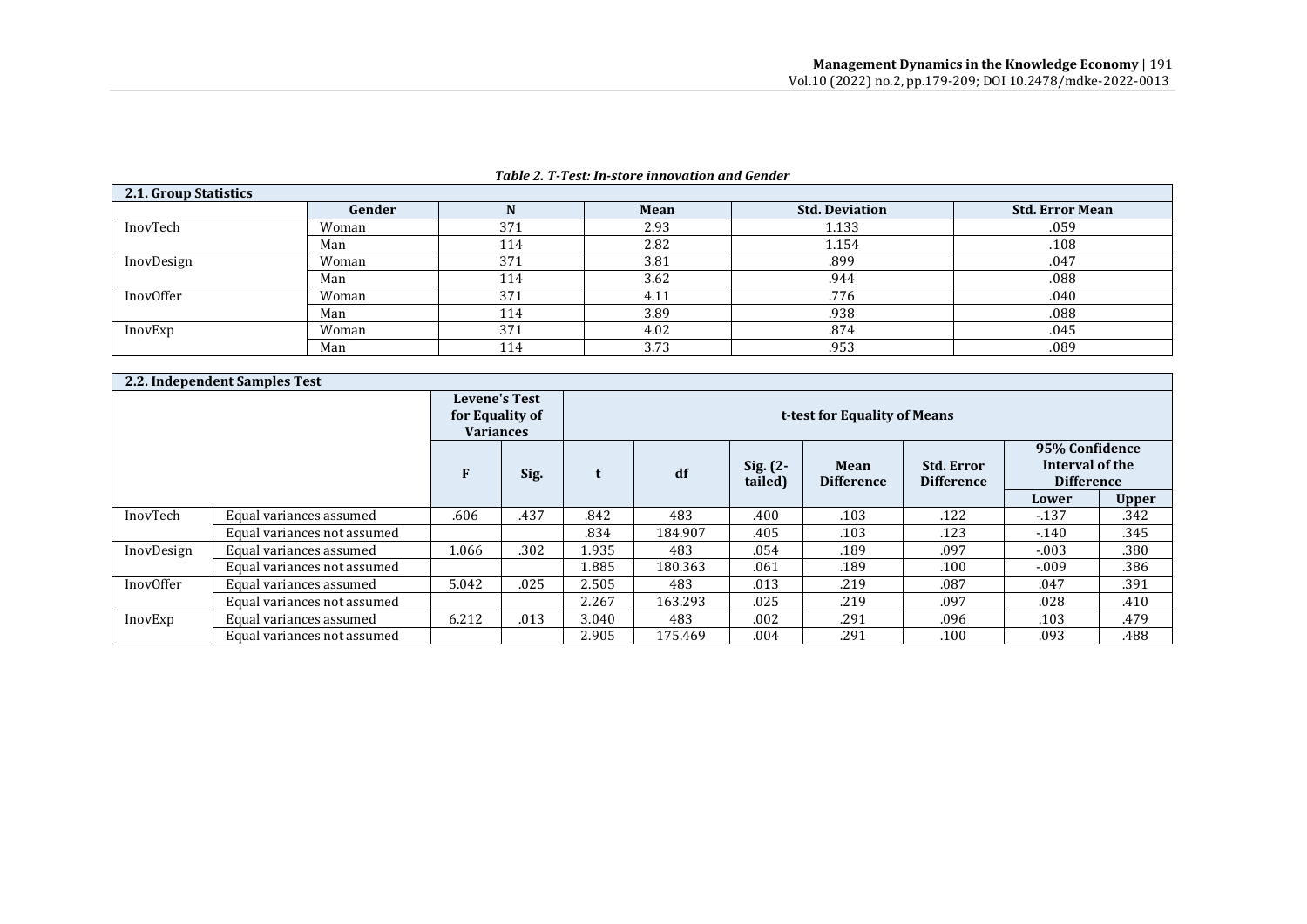Another aspect we investigate is the correlation between age and preferences. There is a significant, but weak negative correlation between Interior design and space management innovation and Experience innovation (InovDesign: -.139\*\* significant at the 0.01 level, InovExp: -.110\* significant at the 0.05 level). In other words, the younger the respondents, the more appreciates the two approaches.

The last correlation we checked is among the four dimensions of in-store innovation to see if and how they support each other. Table 3 presents the strongest positive correlations between Portfolio innovation and Experience innovation, as well as Design innovation and Experience innovation. Other significant correlations have been identified between Portfolio innovation and Design innovation. The weakest correlation is between Technology innovation and Experience innovation. This suggests that technological innovation is not so much associated with Experience innovation.

|                   |                 | <b>InovTech</b> | <b>InovDesign</b> | <b>InovOffer</b> | <b>InovExp</b> |
|-------------------|-----------------|-----------------|-------------------|------------------|----------------|
| <b>InovTech</b>   | Pearson         | 1               | $.320**$          | $.317**$         | $.231**$       |
|                   | Correlation     |                 |                   |                  |                |
|                   | Sig. (2-tailed) |                 | .000              | .000             | .000           |
|                   | N               | 486             | 486               | 486              | 486            |
| <b>InovDesign</b> | Pearson         | $.320**$        | 1                 | $.500**$         | $.545**$       |
|                   | Correlation     |                 |                   |                  |                |
|                   | Sig. (2-tailed) | .000            |                   | .000             | .000           |
|                   | N               | 486             | 486               | 486              | 486            |
| <b>InovOffer</b>  | Pearson         | $.317**$        | $.500**$          | $\mathbf{1}$     | $.546**$       |
|                   | Correlation     |                 |                   |                  |                |
|                   | Sig. (2-tailed) | .000            | .000              |                  | .000           |
|                   | N               | 486             | 486               | 486              | 486            |
| <b>InovExp</b>    | Pearson         | $.231**$        | $.545**$          | $.546**$         | 1              |
|                   | Correlation     |                 |                   |                  |                |
|                   | Sig. (2-tailed) | .000            | .000              | .000             |                |
|                   | N               | 486             | 486               | 486              | 486            |

*Table 3. Correlations between in-store innovative approaches*

The second dimension – the preference for certain innovative business models compared to "classical" bookstores – has been investigated for 5 types of modes: Pop-up bookstore, Rental bookstore, Concept bookstore, Showroom, and Vending machine. The preferences identified are not high - the Showroom and the Concept bookstore models were the only models which received a score a little bit higher than 3. Therefore, there is not much appeal in these new business models, bookstores might be looking for even more innovative approaches.

The impact of the various innovative business model on bookstore preference has been measured for each of the three segments, using ANOVA Test. Table 4 shows that only two of the proposed innovative business models are significant: Pop-Up Bookstore and Rental Bookstore.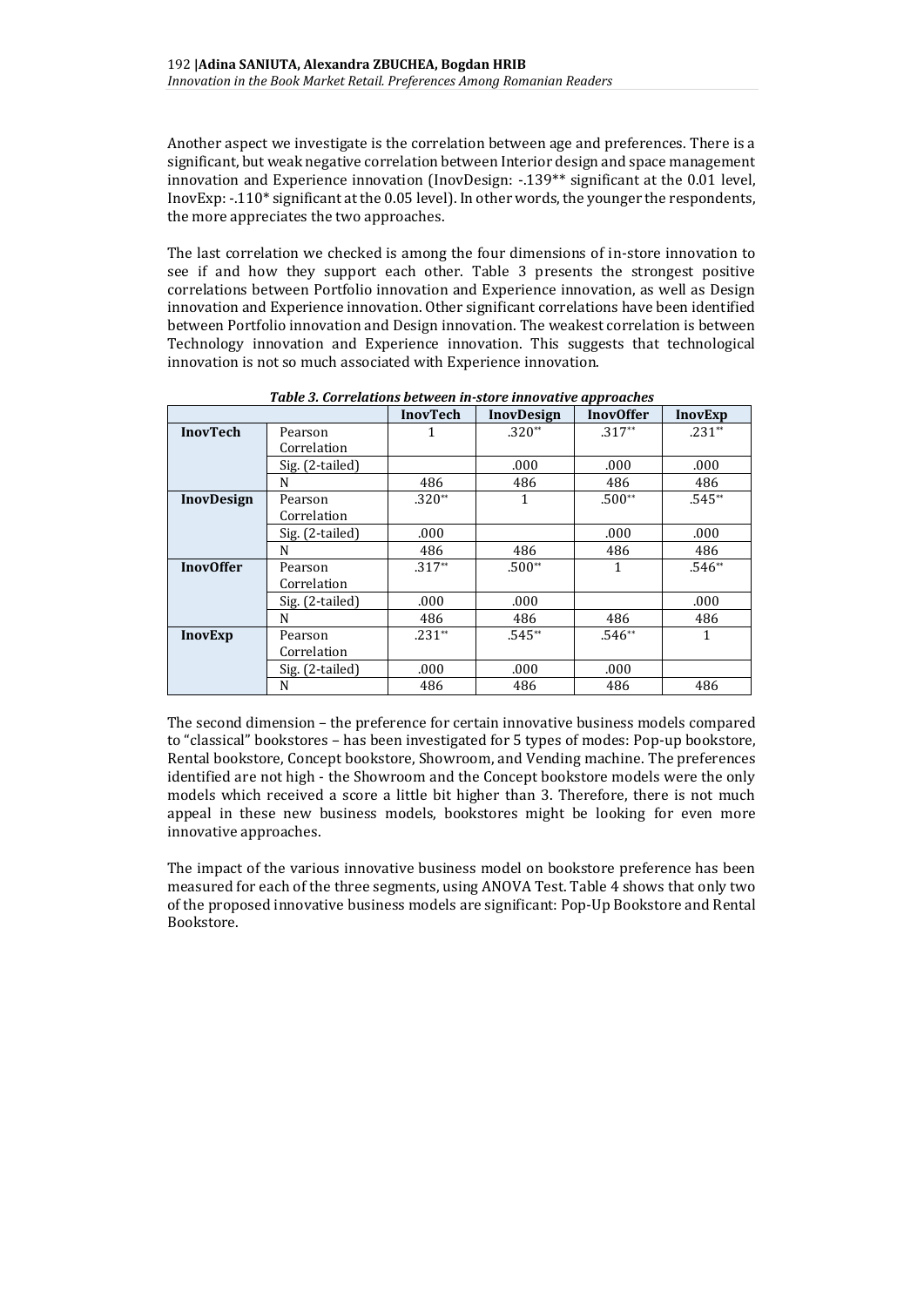| 4.1. Descriptives |                            |     |      |                  |       |              |                         |                      |      |
|-------------------|----------------------------|-----|------|------------------|-------|--------------|-------------------------|----------------------|------|
|                   |                            | N   | Mean | Std.             | Std.  |              | 95% Confidence Interval | Min.                 | Max. |
|                   |                            |     |      | <b>Deviation</b> | Error | for Mean     |                         |                      |      |
|                   |                            |     |      |                  |       | Lower        | <b>Upper</b>            |                      |      |
|                   |                            |     |      |                  |       | <b>Bound</b> | <b>Bound</b>            |                      |      |
| PopUP             | General public             | 383 | 3.00 | 1.025            | .052  | 2.89         | 3.10                    | $\mathbf 1$          | 5    |
|                   | Writer                     | 25  | 2.96 | .889             | .178  | 2.59         | 3.33                    |                      | 5    |
|                   | Book industry professional | 78  | 2.68 | .974             | .110  | 2.46         | 2.90                    | $\mathbf{1}$         | 5    |
|                   | Total                      | 486 | 2.94 | 1.015            | .046  | 2.85         | 3.03                    | $\mathbf{1}$         | 5    |
| RentBook          | General public             | 383 | 2.45 | 1.260            | .064  | 2.32         | 2.58                    | $\mathbf{1}$         | 5    |
|                   | Writer                     | 25  | 2.20 | .957             | .191  | 1.80         | 2.60                    | $\mathbf 1$          | 4    |
|                   | Book industry professional | 78  | 1.97 | 1.116            | .126  | 1.72         | 2.23                    | $\mathbf{1}$         | 5    |
|                   | Total                      | 486 | 2.36 | 1.235            | .056  | 2.25         | 2.47                    | $\mathbf{1}$         | 5    |
| ConceptBook       | General public             | 383 | 3.11 | 1.184            | .060  | 2.99         | 3.23                    |                      | 5    |
|                   | Writer                     | 25  | 2.80 | 1.000            | .200  | 2.39         | 3.21                    |                      | 5    |
|                   | Book industry professional | 78  | 3.09 | 1.009            | .114  | 2.86         | 3.32                    | $\blacktriangleleft$ | 5    |
|                   | Total                      | 486 | 3.09 | 1.149            | .052  | 2.99         | 3.19                    |                      | 5    |
| Showroom          | General public             | 383 | 3.27 | 1.209            | .062  | 3.15         | 3.40                    | $\mathbf 1$          | 5    |
|                   | Writer                     | 25  | 3.20 | 1.080            | .216  | 2.75         | 3.65                    | 2                    | 5    |
|                   | Book industry professional | 78  | 3.14 | 1.028            | .116  | 2.91         | 3.37                    | $\mathbf 1$          | 5    |
|                   | Total                      | 486 | 3.25 | 1.174            | .053  | 3.14         | 3.35                    | $\mathbf{1}$         | 5    |
| VendMa            | General public             | 383 | 2.57 | 1.221            | .062  | 2.45         | 2.70                    | $\mathbf{1}$         | 5    |
|                   | Writer                     | 25  | 2.28 | 1.100            | .220  | 1.83         | 2.73                    | $\mathbf{1}$         | 5    |
|                   | Book industry professional | 78  | 2.36 | 1.162            | .132  | 2.10         | 2.62                    | $\mathbf{1}$         | 5    |
|                   | Total                      | 486 | 2.52 | 1.208            | .055  | 2.42         | 2.63                    | $\mathbf{1}$         | 5    |
|                   |                            |     |      |                  |       |              |                         |                      |      |

# *Table 4. Oneway ANOVA test: Business model innovation and type of respondents*

| 4.2. Test of Homogeneity of Variances |                         |     |                 |      |  |  |  |  |  |
|---------------------------------------|-------------------------|-----|-----------------|------|--|--|--|--|--|
|                                       | <b>Levene Statistic</b> | df1 | df <sub>2</sub> | Sig. |  |  |  |  |  |
| PopUP                                 | .607                    |     | 483             | .545 |  |  |  |  |  |
| RentBook                              | 5.953                   |     | 483             | .003 |  |  |  |  |  |
| ConceptBook                           | 4.206                   |     | 483             | .015 |  |  |  |  |  |
| Showroom                              | 4.286                   |     | 483             | .014 |  |  |  |  |  |
| VendMa                                | 1.522                   |     | 483             | .219 |  |  |  |  |  |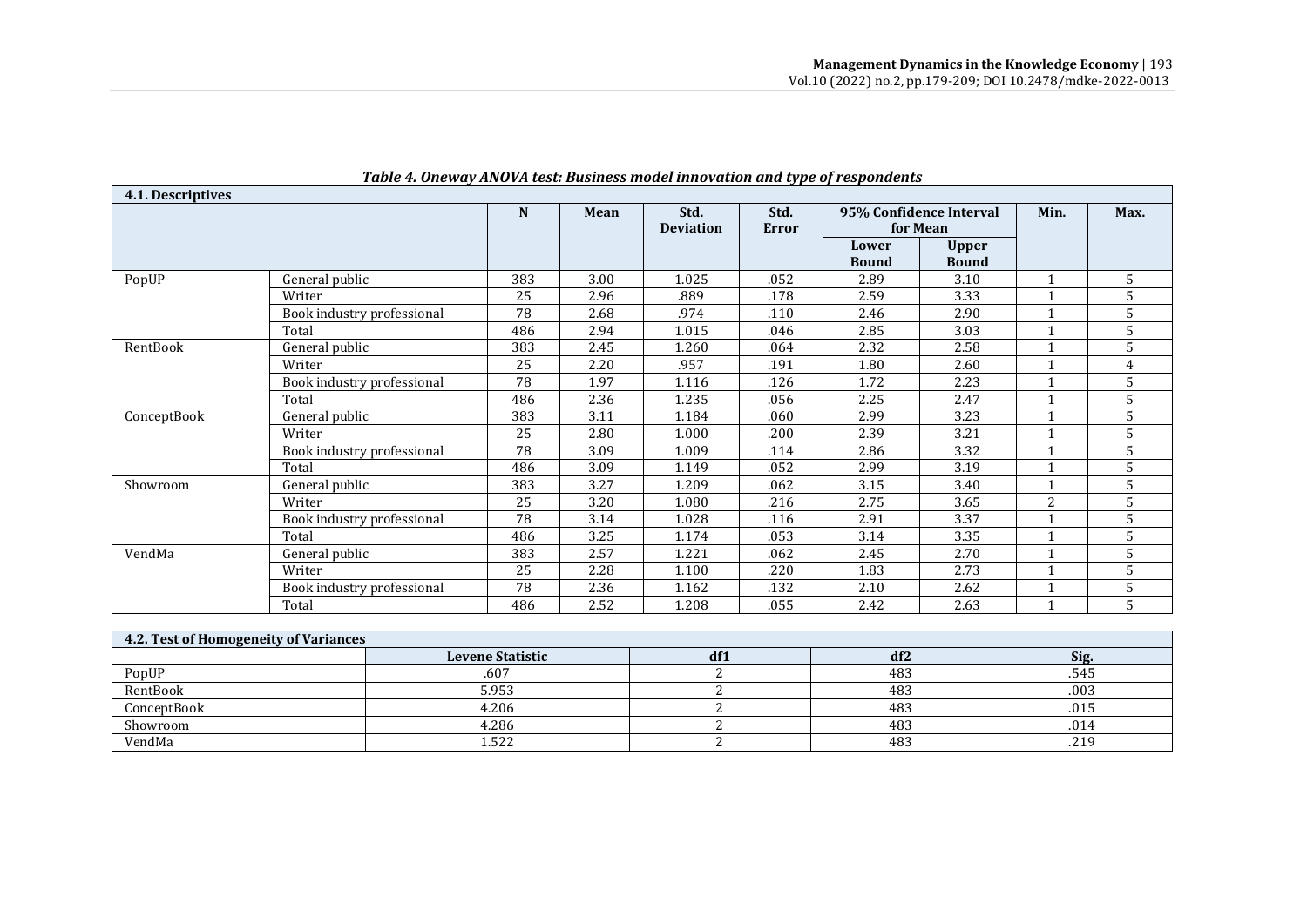| <b>4.3. ANOVA</b> |                       |                       |                |                    |       |      |
|-------------------|-----------------------|-----------------------|----------------|--------------------|-------|------|
|                   |                       | <b>Sum of Squares</b> | Df             | <b>Mean Square</b> | F     | Sig. |
| PopUP             | <b>Between Groups</b> | 6.555                 | 2              | 3.278              | 3.212 | .041 |
|                   | Within Groups         | 492.945               | 483            | 1.021              |       |      |
|                   | Total                 | 499.500               | 485            |                    |       |      |
| RentBook          | Between Groups        | 15.280                | 2              | 7.640              | 5.092 | .006 |
|                   | Within Groups         | 724.706               | 483            | 1.500              |       |      |
|                   | Total                 | 739.986               | 485            |                    |       |      |
| ConceptBook       | Between Groups        | 2.250                 | 2              | 1.125              | .852  | .427 |
|                   | Within Groups         | 637.766               | 483            | 1.320              |       |      |
|                   | Total                 | 640.016               | 485            |                    |       |      |
| Showroom          | <b>Between Groups</b> | 1.212                 | $\overline{2}$ | .606               | .438  | .645 |
|                   | Within Groups         | 667.663               | 483            | 1.382              |       |      |
|                   | Total                 | 668.874               | 485            |                    |       |      |
| VendMa            | Between Groups        | 4.586                 | $\overline{2}$ | 2.293              | 1.576 | .208 |
|                   | Within Groups         | 702.618               | 483            | 1.455              |       |      |
|                   | Total                 | 707.204               | 485            |                    |       |      |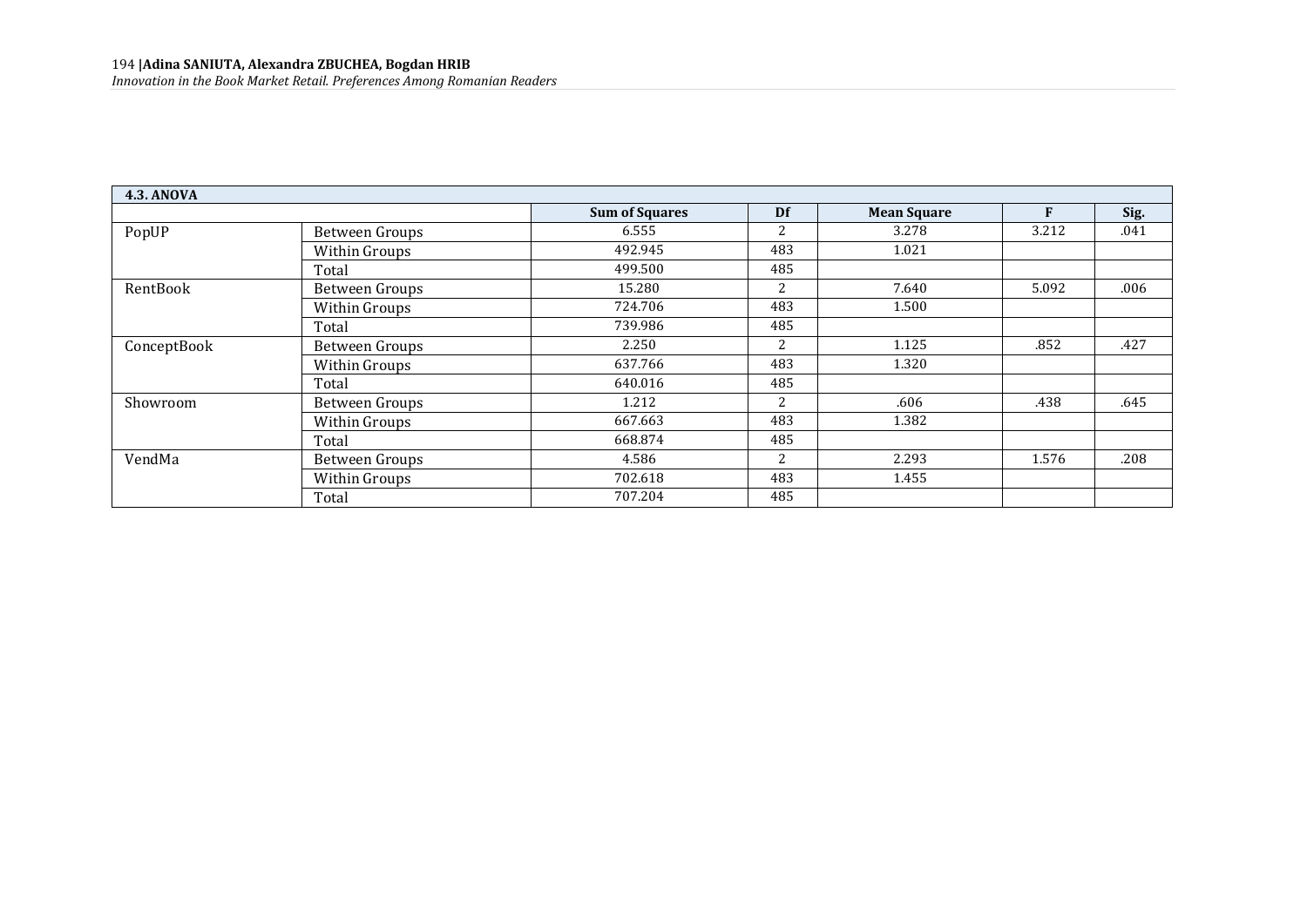The Post Hoc Tests show that the mean difference is significant for the general public – book industry professionals both in the case of Pop-up Bookstore and even more for Rental Bookstore business models. Figure 7 presents these means.



*Figure 7. Means Plot*

As for the correlations with age and gender, the tests reveal a few aspects. There is a strong correlation with gender in the case of the Rental Bookstore model (T-test, F=11.798, sig.=0.001), women appreciate this model more than men. Pearson correlation shows that for all innovative business models but the Pop-up Bookstore there is a negative correlation with age. The older the respondents, the less they prefer – in order – Showroom bookstores (-.151\*\*), Rental bookstores (-.202\*\*), Concept bookstores (- 243\*\*), and Vending Machines (-.281\*\*). Also, we identified rather weak correlations between preferences for all types of innovative business models investigate (see Table 5).

|                     | Tubic 5. Correlations between mnovative business model prejerences |              |                     |                        |                     |               |  |  |
|---------------------|--------------------------------------------------------------------|--------------|---------------------|------------------------|---------------------|---------------|--|--|
|                     |                                                                    | <b>PopUP</b> | Rent<br><b>Book</b> | Concept<br><b>Book</b> | <b>Showroo</b><br>m | <b>VendMa</b> |  |  |
|                     | Pearson<br>Correlation                                             | 1            | $.278**$            | $.224**$               | $.174**$            | $.259**$      |  |  |
| <b>PopUP</b>        | $Sig. (2 -$<br>tailed)                                             |              | .000                | .000                   | .000                | .000          |  |  |
|                     | N                                                                  | 486          | 486                 | 486                    | 486                 | 486           |  |  |
|                     | Pearson<br>Correlation                                             | $.278**$     |                     | $.327**$               | $.241**$            | $.242**$      |  |  |
| Rent<br><b>Book</b> | Sig. $(2 -$<br>tailed)                                             | .000         |                     | .000                   | .000                | .000          |  |  |
|                     | N                                                                  | 486          | 486                 | 486                    | 486                 | 486           |  |  |
| Concept             | Pearson                                                            | $.224**$     | $.327**$            | 1                      | $.321**$            | $.209**$      |  |  |
| <b>Book</b>         | Correlation                                                        |              |                     |                        |                     |               |  |  |

*Table 5. Correlations between innovative business model preferences*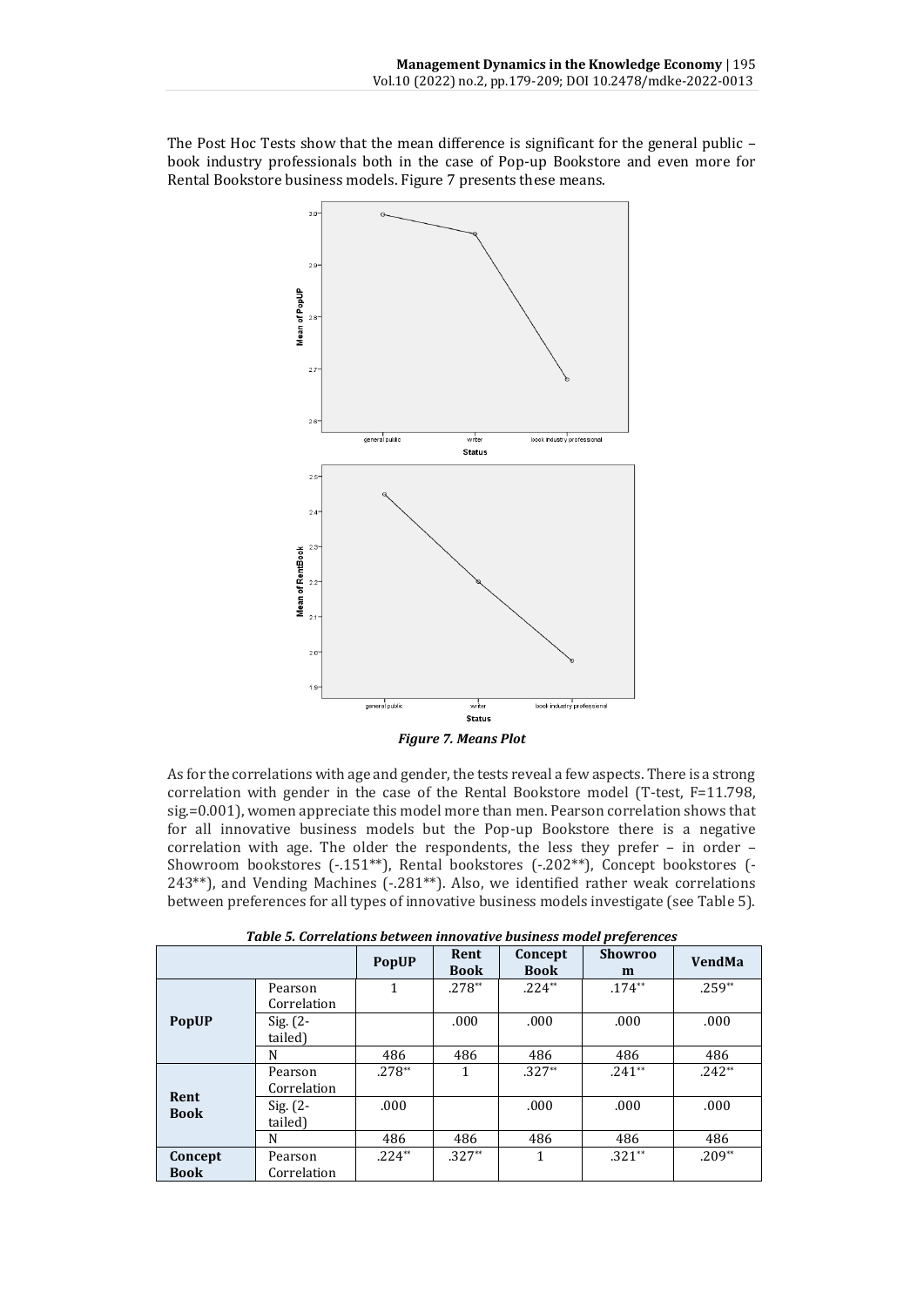|                 | Sig. (2-<br>tailed)    | .000     | .000     |          | .000     | .000     |
|-----------------|------------------------|----------|----------|----------|----------|----------|
|                 | N                      | 486      | 486      | 486      | 486      | 486      |
|                 | Pearson<br>Correlation | $.174**$ | $.241**$ | $.321**$ |          | $.332**$ |
| <b>Showroom</b> | Sig. (2-<br>tailed)    | .000     | .000     | .000     |          | .000     |
|                 | N                      | 486      | 486      | 486      | 486      | 486      |
|                 | Pearson<br>Correlation | $.259**$ | $.242**$ | $.209**$ | $.332**$ | 1        |
| <b>VendMa</b>   | Sig. (2-<br>tailed)    | .000     | .000     | .000     | .000     |          |
|                 | N                      | 486      | 486      | 486      | 486      | 486      |

## *Criteria for selecting a bookstore*

There are many criterions influencing how people choose a bookstore, and it would be very hard to test all of them. Therefore, we chose only eight such items, connected with ensuring a better customer experience (bookstore atmosphere, interaction with bookstore staff, interior design) or an improved offer (reading spaces, events, process of exploring the book collection). Additionally, two items related to innovation in existing bookstore models have been considered: other services offered such as a cafeteria or coworking spaces (still very rarely considered in Romanian bookstores) and existing bookstore technology (access to an electronic catalogue, touch screens, etc.).

The means reflecting the importance attributed by respondents to these items are presented in Table 6, grouped by the status of the respondents. The most relevant items for customers are the possibility to explore books, the atmosphere in the bookstore, and the interior design & space organization. The least important are the additional services offered (which are very scarce in Romanian bookshops), technology, and organizing various events. When considering innovative approaches, the present data suggest that investing in technology is currently not very appealing. At the same time, the public positively appreciates interior design – therefore, innovating adequately in this area would add consistently to attracting the readers.

We underline that the present survey does not measure the attitude and opinions of those who rarely enter libraries and are not so experienced readers. Maybe, innovating in technology or areas that for our respondents (experienced readers) are not so important might attract the non-readers.

The ANOVA test shows that there are no significant differences between the three groups of respondents, except for organizing events and interior design. The Post Hoc Tests show that writers are significantly different both from the general public and the other professionals of the book industry in relation to the interior design of bookshops. When considering the events organized, the general public's attitude is significantly different from that of the book industry professionals. Figure 8 presents these means for comparison.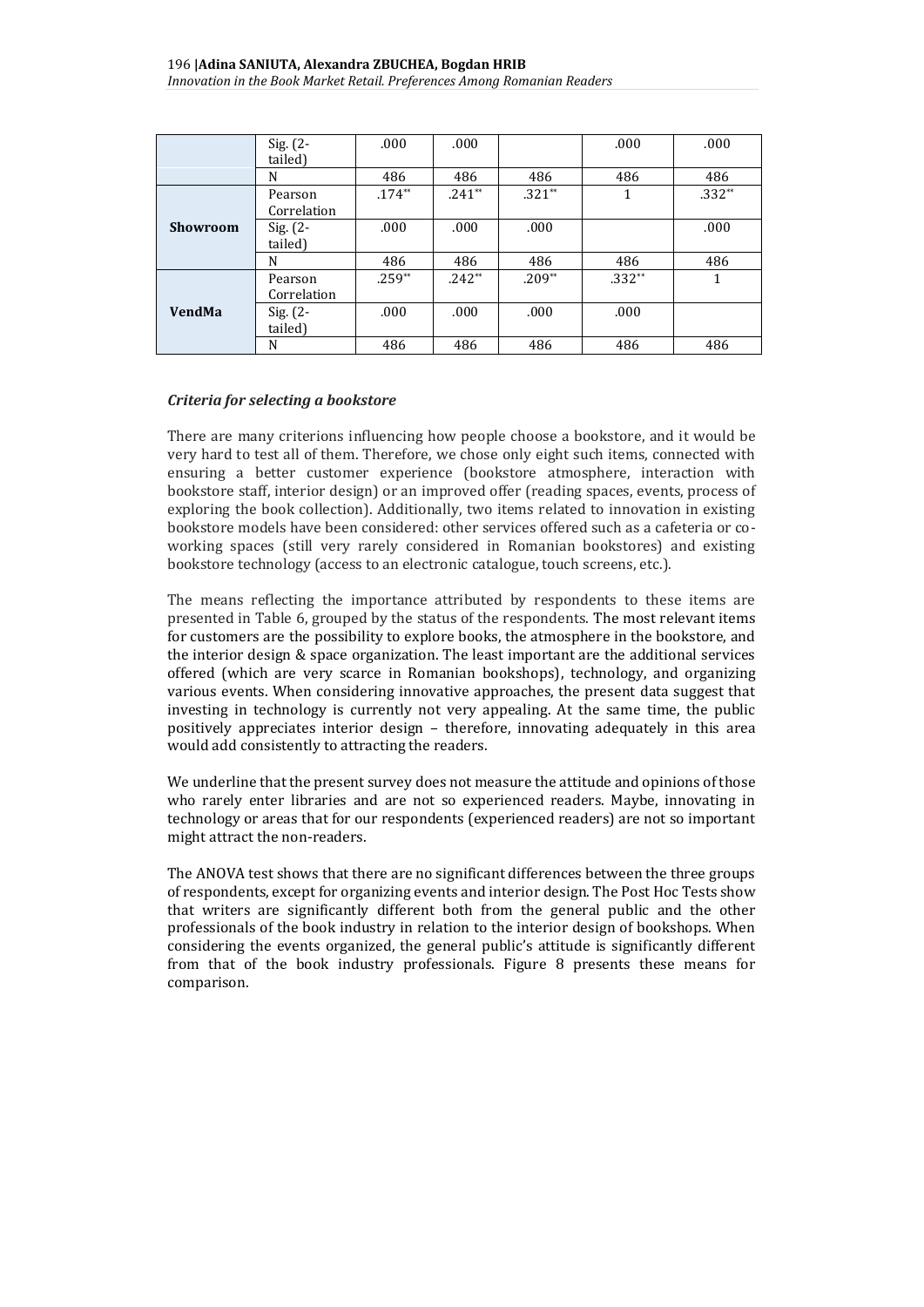|        | 6.1. Descriptives          |     |      |                       |                   |                         |              |                |                |
|--------|----------------------------|-----|------|-----------------------|-------------------|-------------------------|--------------|----------------|----------------|
|        |                            | N   | Mean | <b>Std. Deviation</b> | <b>Std. Error</b> | 95% Confidence Interval |              | Min.           | Max.           |
|        |                            |     |      |                       |                   | for Mean                |              |                |                |
|        |                            |     |      |                       |                   | Lower                   | <b>Upper</b> |                |                |
|        |                            |     |      |                       |                   | <b>Bound</b>            | <b>Bound</b> |                |                |
| Atm    | General public             | 383 | 4.05 | .926                  | .047              | 3.96                    | 4.15         | 1              | 5              |
|        | Writer                     | 25  | 3.76 | 1.012                 | .202              | 3.34                    | 4.18         | 1              | 5              |
|        | Book industry professional | 78  | 4.17 | .796                  | .090              | 3.99                    | 4.35         | $\overline{2}$ | 5              |
|        | Total                      | 486 | 4.06 | .913                  | .041              | 3.98                    | 4.14         | 1              | 5              |
| Int    | General public             | 383 | 3.89 | .936                  | .048              | 3.80                    | 3.99         | $\mathbf 1$    | 5              |
|        | Writer                     | 25  | 3.84 | 1.028                 | .206              | 3.42                    | 4.26         | 2              | 5              |
|        | Book industry professional | 78  | 4.00 | .897                  | .102              | 3.80                    | 4.20         | $\mathbf 1$    | 5              |
|        | Total                      | 486 | 3.91 | .934                  | .042              | 3.82                    | 3.99         |                | 5              |
| Tech   | General public             | 383 | 3.26 | 1.203                 | .061              | 3.14                    | 3.38         |                | 5              |
|        | Writer                     | 25  | 3.00 | 1.041                 | .208              | 2.57                    | 3.43         |                | 5              |
|        | Book industry professional | 78  | 3.35 | 1.042                 | .118              | 3.11                    | 3.58         | -1             | 5              |
|        | Total                      | 486 | 3.26 | 1.171                 | .053              | 3.15                    | 3.36         | $\mathbf 1$    | 5              |
| ReadSp | General public             | 383 | 3.94 | 1.019                 | .052              | 3.83                    | 4.04         |                | 5              |
|        | Writer                     | 25  | 3.52 | 1.229                 | .246              | 3.01                    | 4.03         | 1              | 5              |
|        | Book industry professional | 78  | 3.76 | 1.071                 | .121              | 3.51                    | 4.00         | $\mathbf{1}$   | 5              |
|        | Total                      | 486 | 3.89 | 1.042                 | .047              | 3.79                    | 3.98         |                | 5              |
| Serv   | General public             | 383 | 3.14 | 1.156                 | .059              | 3.02                    | 3.26         |                | 5              |
|        | Writer                     | 25  | 2.84 | 1.068                 | .214              | 2.40                    | 3.28         |                | 4              |
|        | Book industry professional | 78  | 3.06 | .958                  | .108              | 2.85                    | 3.28         | $\mathbf{1}$   | 5              |
|        | Total                      | 486 | 3.11 | 1.122                 | .051              | 3.01                    | 3.21         | -1             | 5              |
| Events | General public             | 383 | 3.34 | 1.163                 | .059              | 3.23                    | 3.46         | $\mathbf{1}$   | 5              |
|        | Writer                     | 25  | 3.60 | .957                  | .191              | 3.20                    | 4.00         |                | 5              |
|        | Book industry professional | 78  | 3.69 | .930                  | .105              | 3.48                    | 3.90         | $\overline{2}$ | 5              |
|        | Total                      | 486 | 3.41 | 1.125                 | .051              | 3.31                    | 3.51         | 1              | $\overline{5}$ |
| Design | General public             | 383 | 4.02 | .856                  | .044              | 3.93                    | 4.10         | -1             | 5              |
|        | Writer                     | 25  | 3.52 | 1.122                 | .224              | 3.06                    | 3.98         |                | 5              |
|        | Book industry professional | 78  | 4.05 | .896                  | .101              | 3.85                    | 4.25         | 2              | 5              |
|        | Total                      | 486 | 4.00 | .883                  | .040              | 3.92                    | 4.07         |                | 5              |
| Expl   | General public             | 383 | 4.09 | .822                  | .042              | 4.00                    | 4.17         |                | 5              |

#### *Table 6. One-way ANOVA test: Criteria influencing bookstore selection and type of respondents*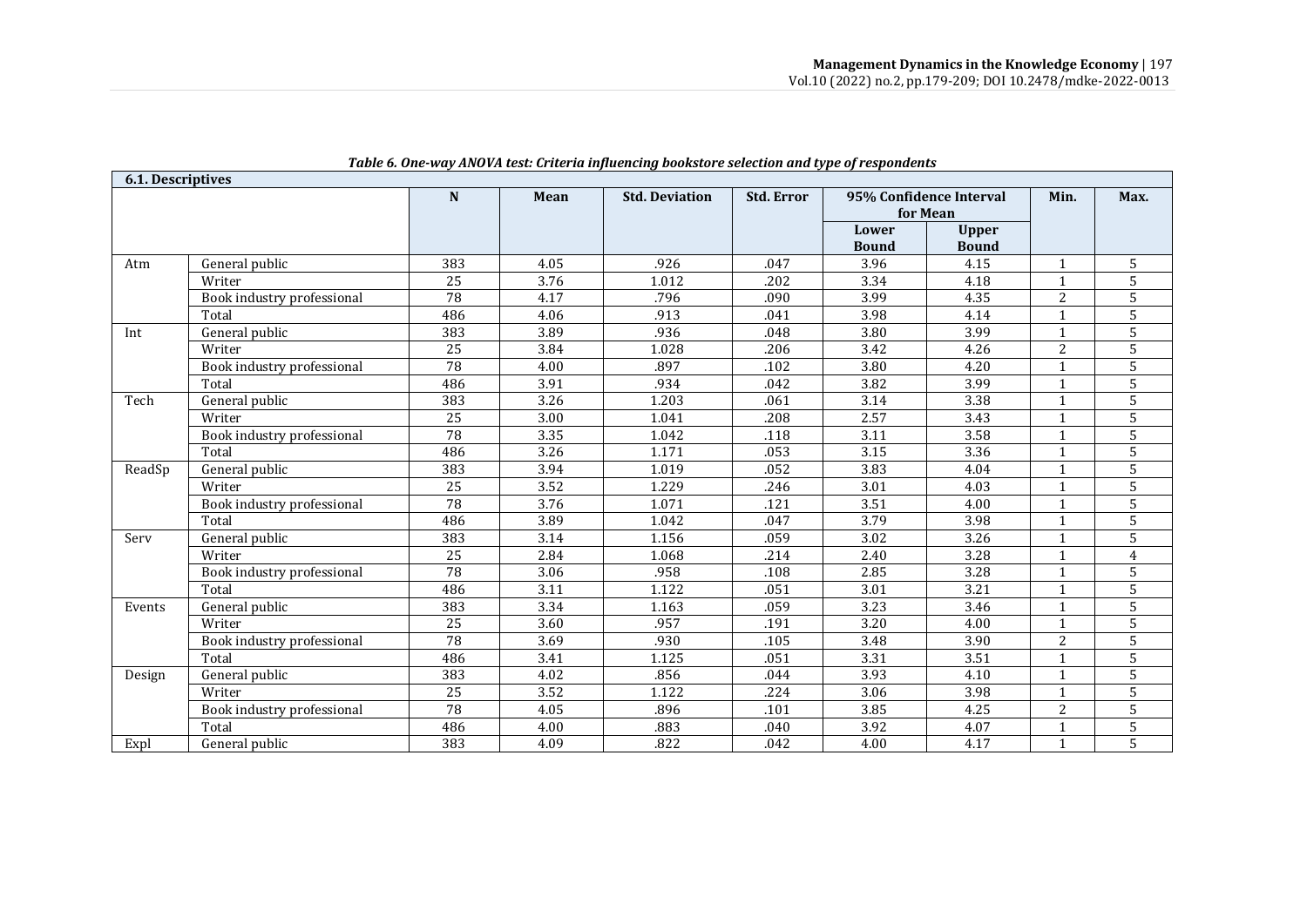#### 198 **|Adina SANIUTA, Alexandra ZBUCHEA, Bogdan HRIB** *Innovation in the Book Market Retail. Preferences Among Romanian Readers*

| Writer                         | --<br><u>.</u> | $\sim$ $\sim$ $\sim$<br>x<br>J.UU | ----<br>⊥.⊥∪ ∪            | $\sim$<br>. ٻي | $\sim$ $\sim$ $\sim$<br>، ن.   | $\sim$<br>1.4 J |  |
|--------------------------------|----------------|-----------------------------------|---------------------------|----------------|--------------------------------|-----------------|--|
| Boo<br>k industry professional | $\neg$ $\cap$  | $+06$                             | $F - G$                   | .086           | ∽<br>$\sim$ $\sim$<br>. .<br>ັ | 1.4 L           |  |
| Fota                           | 486            | $+0$ <sup>-</sup>                 | 0 <sup>0</sup><br>. U J J | .038           | 4.0(                           | .               |  |

| 6.2. Test of Homogeneity of Variances |                         |     |                 |      |  |  |  |  |
|---------------------------------------|-------------------------|-----|-----------------|------|--|--|--|--|
|                                       | <b>Levene Statistic</b> | df1 | df <sub>2</sub> | Sig. |  |  |  |  |
| Atm                                   | .508                    |     | 483             | .602 |  |  |  |  |
| Int                                   | .254                    |     | 483             | .776 |  |  |  |  |
| Tech                                  | 2.565                   |     | 483             | .078 |  |  |  |  |
| ReadSp                                | 2.409                   |     | 483             | .091 |  |  |  |  |
| Serv                                  | 4.941                   |     | 483             | .008 |  |  |  |  |
| Events                                | 5.129                   |     | 483             | .006 |  |  |  |  |
| Design                                | 3.489                   |     | 483             | .031 |  |  |  |  |
| Expl                                  | 5.173                   |     | 483             | .006 |  |  |  |  |

| 6.3 ANOVA |                |                       |                |                    |       |      |
|-----------|----------------|-----------------------|----------------|--------------------|-------|------|
|           |                | <b>Sum of Squares</b> | df             | <b>Mean Square</b> | F     | Sig. |
| Atm       | Between Groups | 3.145                 | 2              | 1.572              | 1.893 | .152 |
|           | Within Groups  | 401.242               | 483            | .831               |       |      |
|           | Total          | 404.387               | 485            |                    |       |      |
| Int       | Between Groups | .862                  | 2              | .431               | .494  | .611 |
|           | Within Groups  | 421.971               | 483            | .874               |       |      |
|           | Total          | 422.833               | 485            |                    |       |      |
| Tech      | Between Groups | 2.272                 | 2              | 1.136              | .828  | .438 |
|           | Within Groups  | 662.578               | 483            | 1.372              |       |      |
|           | Total          | 664.850               | 485            |                    |       |      |
| ReadSp    | Between Groups | 5.668                 | 2              | 2.834              | 2.627 | .073 |
|           | Within Groups  | 521.108               | 483            | 1.079              |       |      |
|           | Total          | 526.776               | 485            |                    |       |      |
| Serv      | Between Groups | 2.350                 | 2              | 1.175              | .933  | .394 |
|           | Within Groups  | 608.426               | 483            | 1.260              |       |      |
|           | Total          | 610.776               | 485            |                    |       |      |
| Events    | Between Groups | 8.748                 | $\overline{c}$ | 4.374              | 3.491 | .031 |
|           | Within Groups  | 605.122               | 483            | 1.253              |       |      |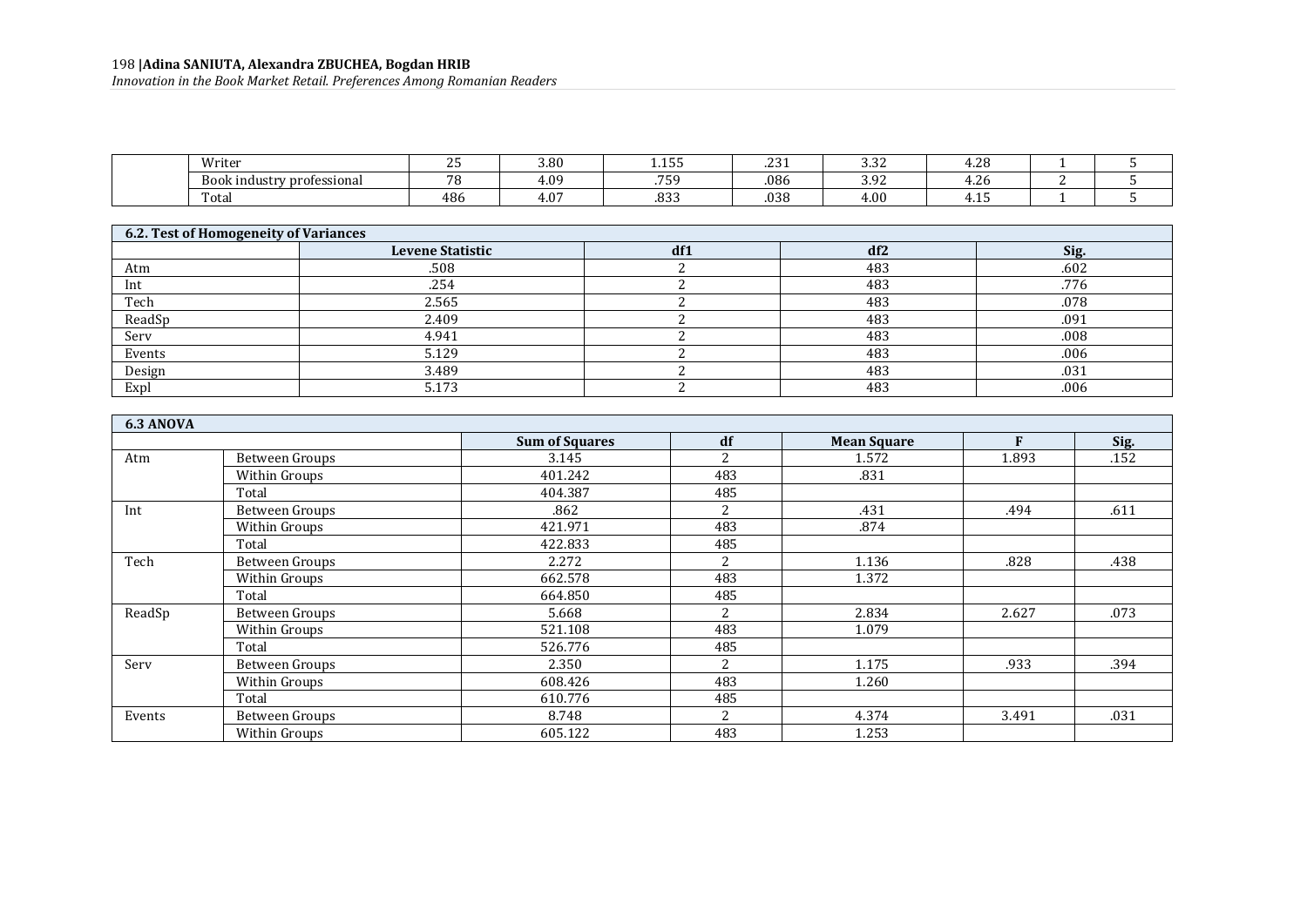|        | Total          | 613.870 | 485 |       |       |      |
|--------|----------------|---------|-----|-------|-------|------|
| Design | Between Groups | 6.051   |     | 3.025 | 3.929 | .020 |
|        | Within Groups  | 371.941 | 483 | .770  |       |      |
|        | Total          | 377.992 | 485 |       |       |      |
| Expl   | Between Groups | 1.951   |     | .975  | 1.408 | .246 |
|        | Within Groups  | 334.528 | 483 | .693  |       |      |
|        | Total          | 336.479 | 485 |       |       |      |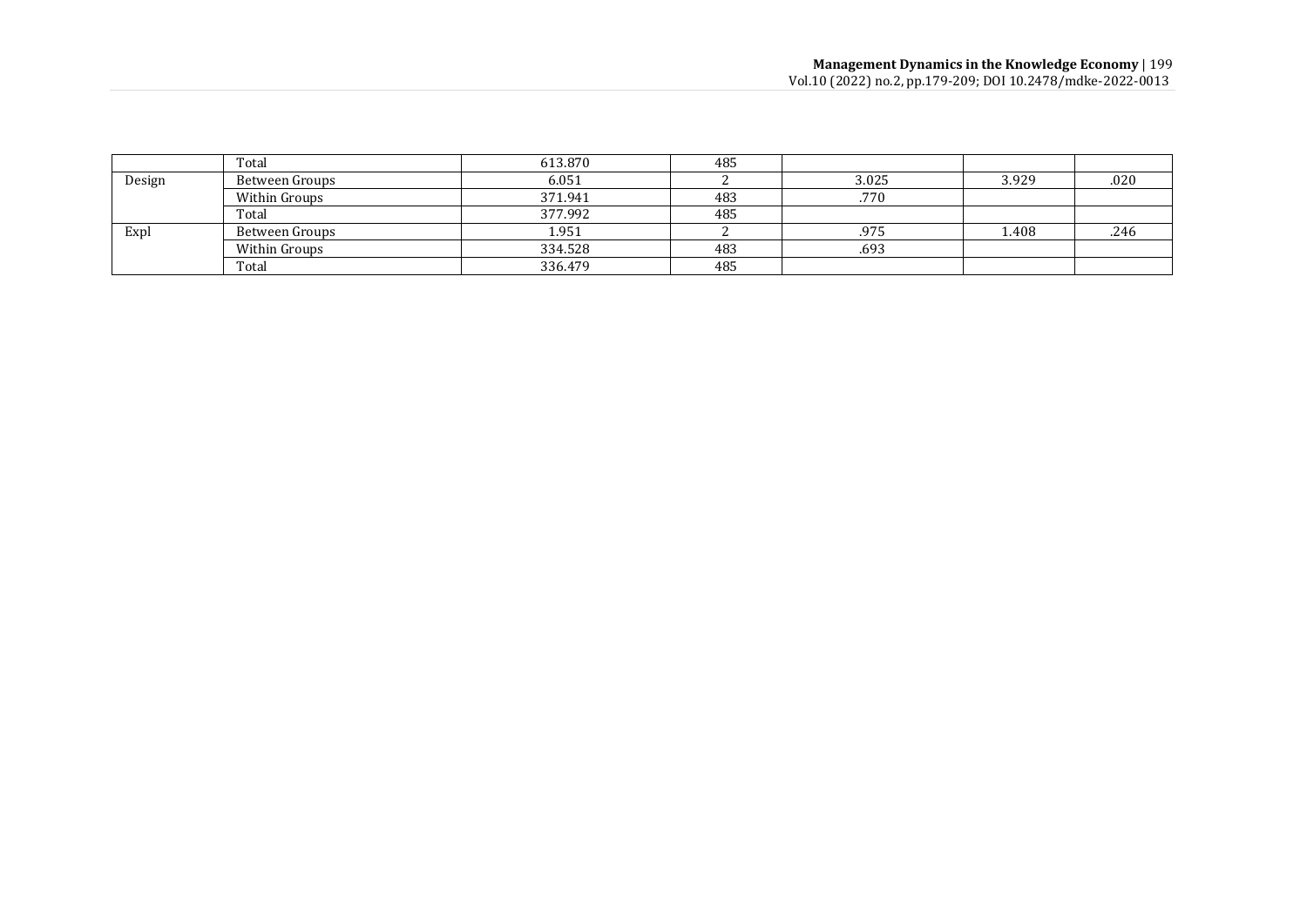

We also tested the criteria considering the age and gender of the respondents. Pearson correlation shows age weakly correlates positively with events and weakly negatively with design, at a 0.05 level of significance. In other words, there is a low tendency for the sample to appreciate increasingly more the events proposed by bookstores, as they get older. Also, a low tendency to decrease the appreciation of the interior design with the advancement in age is observable for the entire sample.

Pearson correlation also shows that all the criteria considered correlate with all others but not to a wide extent. Medium correlations exist between the following criteria: additional services and reading spaces (.515\*\*), interior design and atmosphere (.438\*\*), additional services and events  $(.433**)$ , additional services and technology  $(.408*)$ , interior design, and events (.386\*\*), and interior design and services (.323\*\*).

## *Bookstore customers who appreciate innovation the most*

From the previous analysis of the database, we observe that none of the three groups is highly appreciating any form of innovation in bookstores, except the one improving the existing business model, by ensuring a comfortable and stimulating atmosphere, through interior design and space management, to allow them to explore the bookstore to find interesting titles.

Identifying relevant clusters was the first step to select the respondents most attached to the innovative approaches in bookstores, either considering the in-store innovation or the innovation of bookstore business models. Therefore, we performed a K-means algorithm. We have chosen 3 clusters, to have three groups: those with high preferences for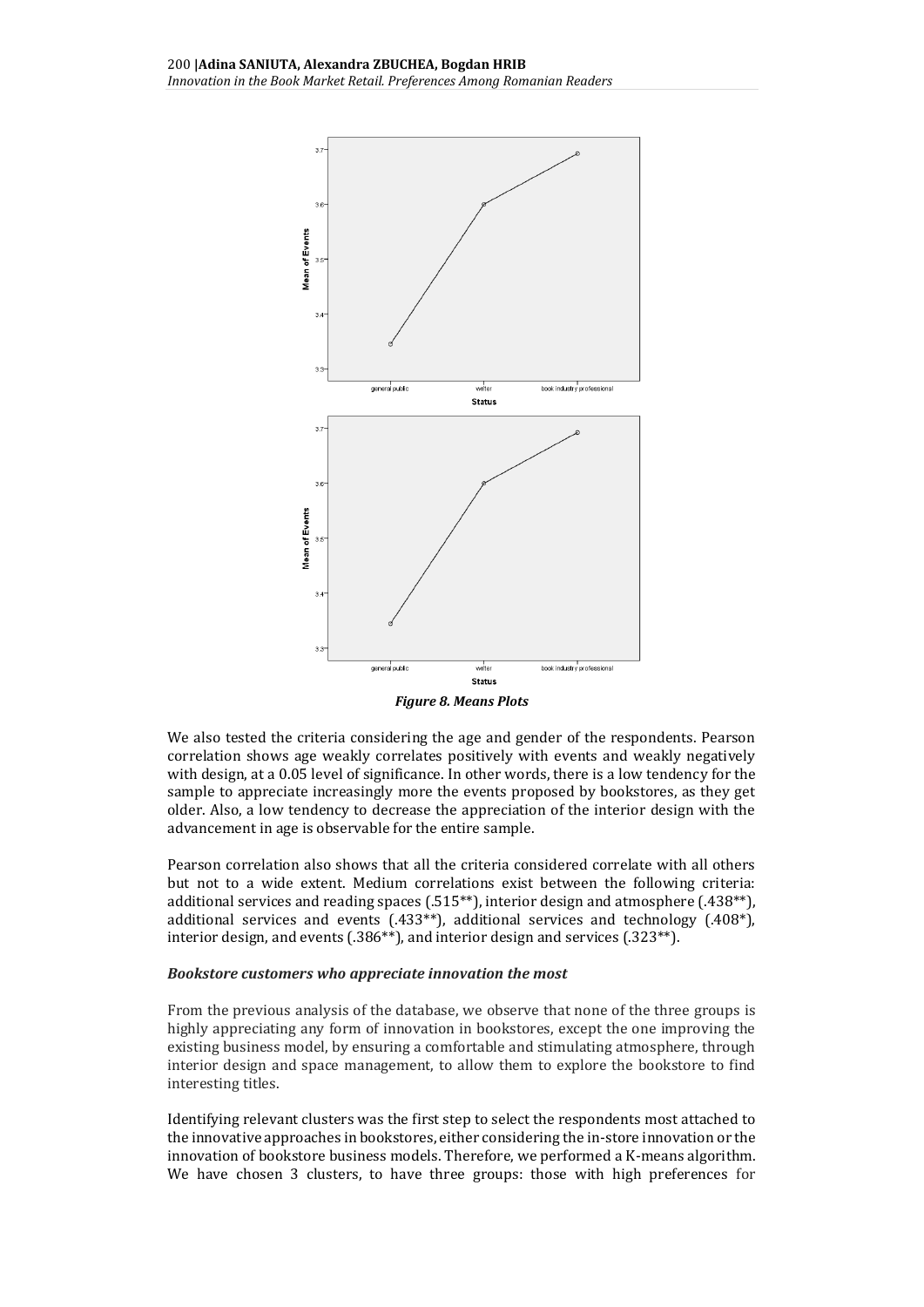innovative approaches, those with low preferences, and the medium/neutral segment. We have considered both innovation categories: in-store innovation with 4 items and business model innovation with 5 items. The resulting 3 clusters are significant according to the ANOVA test and are structured as presented in Figure 9.



*Figure 9. Respondent clusters considering the appeal of innovative practices*

The first cluster includes 153 persons, the second one – 188 persons, and the third one – 145 respondents. The cluster relevant to us is cluster 2, including persons with the highest appreciation of all the innovative items considered. We might call this Cluster – The Avantgarde. Cluster 1 represents the seekers of enhanced experiences in the present type of business model – we might call them – The Enhancers. Cluster 3 represents The Bookworms, those interested in books more than the context of buying.

The next step was to understand the preferences and behaviour of members of cluster 2 compared to the others. One dimension to be considered was the profiles as readers, with four items included: excitement for discoveries (Discovery - I love rummaging through books on the shelves to discover promising titles), preference for online (Online - I prefer to buy books online), preference for visiting bookstores (Visiting - I am very attached to the idea of visiting the bookstore), and attachment to reading (Personality - Reading is an important part of my personality). All clusters display similar values for Personality. The means for Discovery and Online preference for acquisitions are higher within cluster 2 compared to the other clusters (See Table 7).

The ANOVA test shows that the only homogenous item is the personality trait – all respondents consider to a high degree that book reading is part of their personality. The Post Hoc Tests identified differences significant at the 0.05 level between the Avant-garde and the Bookworms in connection with Discovery and Visiting. Also, there are significant differences between the Avan-garde and the Enhancers in terms of Online buying preference. Figure 10 presents these means for comparison.

The evaluation of the three clusters continued with investigating the number of books bought and read. The Avant-garde are the ones reading less than they buy, suggesting that they are the easiest targets of marketing. Table 8 presents the average number of books bought and read by each Cluster.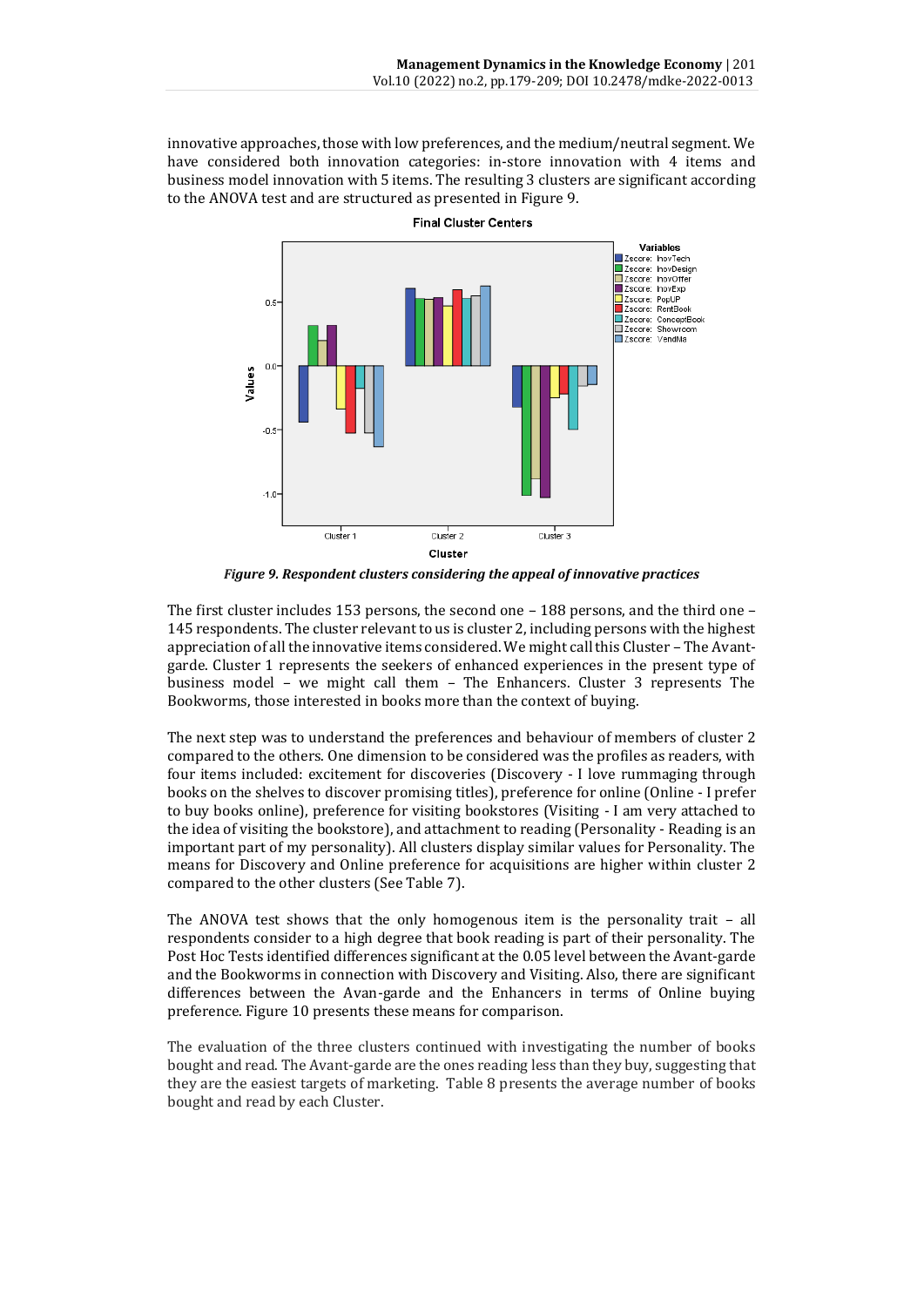| 7.1. Descriptives |                |     |                                                                                           | , abit : : ont n'aj mio : n test. nouat. p. opies una milor ation elasters |      |                       |                    |  |   |
|-------------------|----------------|-----|-------------------------------------------------------------------------------------------|----------------------------------------------------------------------------|------|-----------------------|--------------------|--|---|
|                   |                | N   | <b>Std. Error</b><br>95% Confidence Interval for<br><b>Std. Deviation</b><br>Mean<br>Mean |                                                                            | Min. | Max.                  |                    |  |   |
|                   |                |     |                                                                                           |                                                                            |      | Lower<br><b>Bound</b> | <b>Upper Bound</b> |  |   |
| Disc              |                | 153 | 4.16                                                                                      | .911                                                                       | .074 | 4.01                  | 4.30               |  | 5 |
|                   | 2              | 188 | 4.32                                                                                      | .893                                                                       | .065 | 4.20                  | 4.45               |  |   |
|                   | 3              | 145 | 4.00                                                                                      | .979                                                                       | .081 | 3.84                  | 4.16               |  | 5 |
|                   | Total          | 486 | 4.17                                                                                      | .933                                                                       | .042 | 4.09                  | 4.26               |  | 5 |
| Online            |                | 153 | 2.73                                                                                      | 1.071                                                                      | .087 | 2.55                  | 2.90               |  | 5 |
|                   | $\overline{2}$ | 188 | 3.28                                                                                      | .986                                                                       | .072 | 3.13                  | 3.42               |  |   |
|                   | 3              | 145 | 3.12                                                                                      | .964                                                                       | .080 | 2.97                  | 3.28               |  | 5 |
|                   | Total          | 486 | 3.06                                                                                      | 1.032                                                                      | .047 | 2.97                  | 3.15               |  | 5 |
| Visit             |                | 153 | 4.07                                                                                      | 1.033                                                                      | .084 | 3.91                  | 4.24               |  | 5 |
|                   | $\overline{2}$ | 188 | 4.05                                                                                      | 1.041                                                                      | .076 | 3.90                  | 4.20               |  |   |
|                   | 3              | 145 | 3.75                                                                                      | 1.077                                                                      | .089 | 3.57                  | 3.93               |  |   |
|                   | Total          | 486 | 3.97                                                                                      | 1.057                                                                      | .048 | 3.87                  | 4.06               |  |   |
| Personality       |                | 153 | 4.41                                                                                      | .878                                                                       | .071 | 4.27                  | 4.55               |  | 5 |
|                   | $\overline{c}$ | 188 | 4.40                                                                                      | .844                                                                       | .062 | 4.28                  | 4.52               |  |   |
|                   | 3              | 145 | 4.32                                                                                      | .904                                                                       | .075 | 4.18                  | 4.47               |  |   |
|                   | Total          | 486 | 4.38                                                                                      | .872                                                                       | .040 | 4.30                  | 4.46               |  |   |

## *Table 7. One-way ANOVA test: Reader profiles and Innovation clusters*

| 7.2 Test of Homogeneity of Variances |                         |     |     |      |  |  |  |  |
|--------------------------------------|-------------------------|-----|-----|------|--|--|--|--|
|                                      | <b>Levene Statistic</b> | df1 | df2 | Sig. |  |  |  |  |
| Disc                                 | .077                    |     | 483 | .926 |  |  |  |  |
| Online                               | 2.860                   |     | 483 | .058 |  |  |  |  |
| Visit                                | .897                    |     | 483 | .409 |  |  |  |  |
| Personality                          | .490                    |     | 483 | .bl3 |  |  |  |  |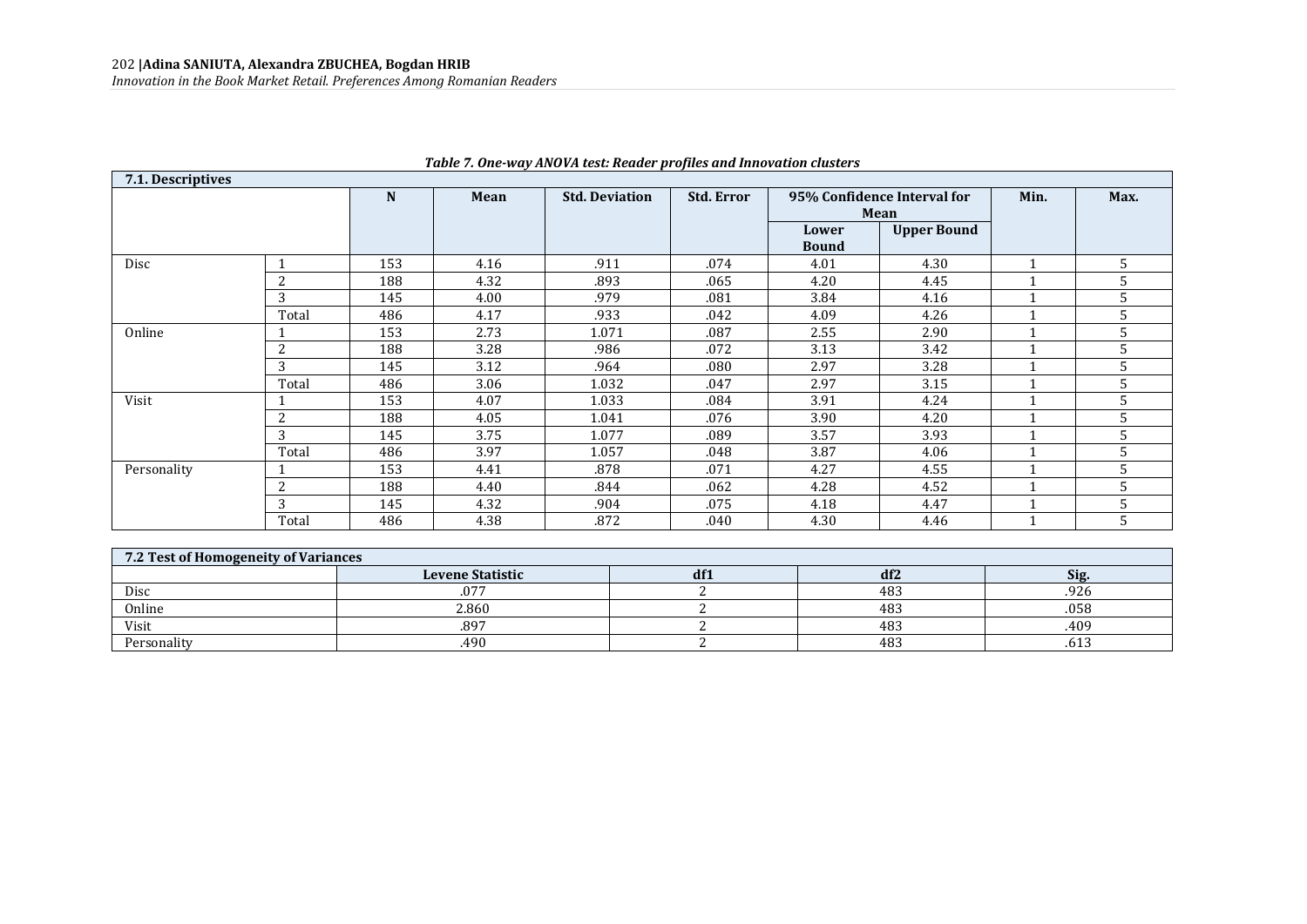| <b>7.3. ANOVA</b> |                |                       |     |                    |        |      |
|-------------------|----------------|-----------------------|-----|--------------------|--------|------|
|                   |                | <b>Sum of Squares</b> | df  | <b>Mean Square</b> |        | Sig. |
| Disc              | Between Groups | 8.691                 |     | 4.346              | 5.077  | .007 |
|                   | Within Groups  | 413.443               | 483 | .856               |        |      |
|                   | Total          | 422.134               | 485 |                    |        |      |
| Online            | Between Groups | 26.534                | n.  | 13.267             | 13.081 | .000 |
|                   | Within Groups  | 489.853               | 483 | 1.014              |        |      |
|                   | Total          | 516.387               | 485 |                    |        |      |
| Visit             | Between Groups | 9.633                 |     | 4.816              | 4.374  | .013 |
|                   | Within Groups  | 531.840               | 483 | 1.101              |        |      |
|                   | Total          | 541.473               | 485 |                    |        |      |
| Personality       | Between Groups | .674                  |     | .337               | .442   | .643 |
|                   | Within Groups  | 367.904               | 483 | .762               |        |      |
|                   | Total          | 368.578               | 485 |                    |        |      |



*Figure 10. Means Plots*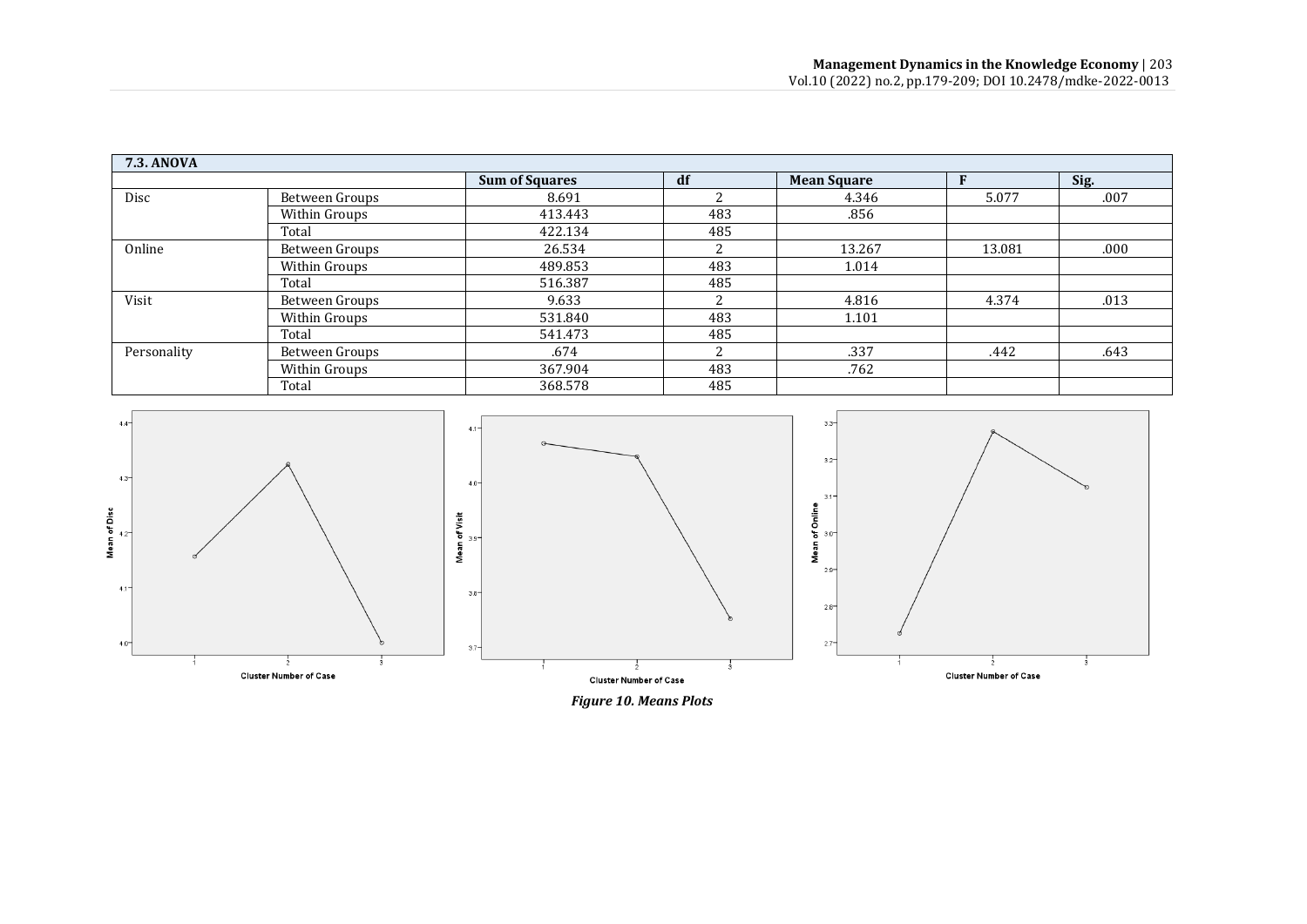|               |       |     |       | $\mathbf{v}$          |                   |
|---------------|-------|-----|-------|-----------------------|-------------------|
|               |       | N   | Mean  | <b>Std. Deviation</b> | <b>Std. Error</b> |
| <b>Buying</b> |       | 147 | 21.48 | 27.039                | 2.230             |
|               | 2     | 187 | 25.16 | 48.567                | 3.552             |
|               | 3     | 144 | 26.79 | 44.151                | 3.679             |
|               | Total | 478 | 24.52 | 41.623                | 1.904             |
| Reading       |       | 148 | 21.70 | 30.247                | 2.486             |
|               | 2     | 187 | 18.21 | 27.363                | 2.001             |
|               | 3     | 143 | 29.36 | 48.360                | 4.044             |
|               | Total | 478 | 22.63 | 35.939                | 1.644             |

*Table 8. Book acquisitions and reading, by cluster*

The last aspect considered was the socio-demographic profile of the three clusters. The items considered were status, gender, residency, and income. The structure of the clusters considering all these aspects are presented in Tables 9 to 12.

|               | Crosstab      |           |              |                               |        |              |  |  |  |  |
|---------------|---------------|-----------|--------------|-------------------------------|--------|--------------|--|--|--|--|
|               |               |           |              | <b>Cluster Number of Case</b> |        | <b>Total</b> |  |  |  |  |
|               |               |           | $\mathbf{1}$ | 2                             | 3      |              |  |  |  |  |
| <b>Status</b> | General       | Count     | 112          | 161                           | 110    | 383          |  |  |  |  |
|               | public        | % within  | 73.2%        | 85.6%                         | 75.9%  | 78.8%        |  |  |  |  |
|               |               | Cluster   |              |                               |        |              |  |  |  |  |
|               |               | Number of |              |                               |        |              |  |  |  |  |
|               |               | Cases     |              |                               |        |              |  |  |  |  |
|               | Writer        | Count     | 8            | 4                             | 13     | 25           |  |  |  |  |
|               |               | % within  | 5.2%         | 2.1%                          | 9.0%   | 5.1%         |  |  |  |  |
|               |               | Cluster   |              |                               |        |              |  |  |  |  |
|               |               | Number of |              |                               |        |              |  |  |  |  |
|               |               | Cases     |              |                               |        |              |  |  |  |  |
|               | Book industry | Count     | 33           | 23                            | 22     | 78           |  |  |  |  |
|               | professional  | % within  | 21.6%        | 12.2%                         | 15.2%  | 16.0%        |  |  |  |  |
|               |               | Cluster   |              |                               |        |              |  |  |  |  |
|               |               | Number of |              |                               |        |              |  |  |  |  |
|               |               | Cases     |              |                               |        |              |  |  |  |  |
| Total         |               | Count     | 153          | 188                           | 145    | 486          |  |  |  |  |
|               |               | % within  | 100.0%       | 100.0%                        | 100.0% | 100.0%       |  |  |  |  |
|               |               | Cluster   |              |                               |        |              |  |  |  |  |
|               |               | Number of |              |                               |        |              |  |  |  |  |
|               |               | Cases     |              |                               |        |              |  |  |  |  |

*Table 9. Status \* Cluster Number of Case*

#### *Table 10. Gender \* Cluster Number of Case*

| Crosstab |       |                  |        |                               |        |              |  |  |  |
|----------|-------|------------------|--------|-------------------------------|--------|--------------|--|--|--|
|          |       |                  |        | <b>Cluster Number of Case</b> |        | <b>Total</b> |  |  |  |
|          |       |                  |        |                               | 3      |              |  |  |  |
| Gender   | Woman | Count            | 117    | 156                           | 98     | 371          |  |  |  |
|          |       | % within Cluster | 76.5%  | 83.0%                         | 67.6%  | 76.3%        |  |  |  |
|          |       | Number of Cases  |        |                               |        |              |  |  |  |
|          | Man   | Count            | 36     | 32                            | 46     | 114          |  |  |  |
|          |       | % within Cluster | 23.5%  | 17.0%                         | 31.7%  | 23.5%        |  |  |  |
|          |       | Number of Cases  |        |                               |        |              |  |  |  |
| Total    |       | Count            | 153    | 188                           | 145    | 486          |  |  |  |
|          |       | % within Cluster | 100.0% | 100.0%                        | 100.0% | 100.0%       |  |  |  |
|          |       | Number of Cases  |        |                               |        |              |  |  |  |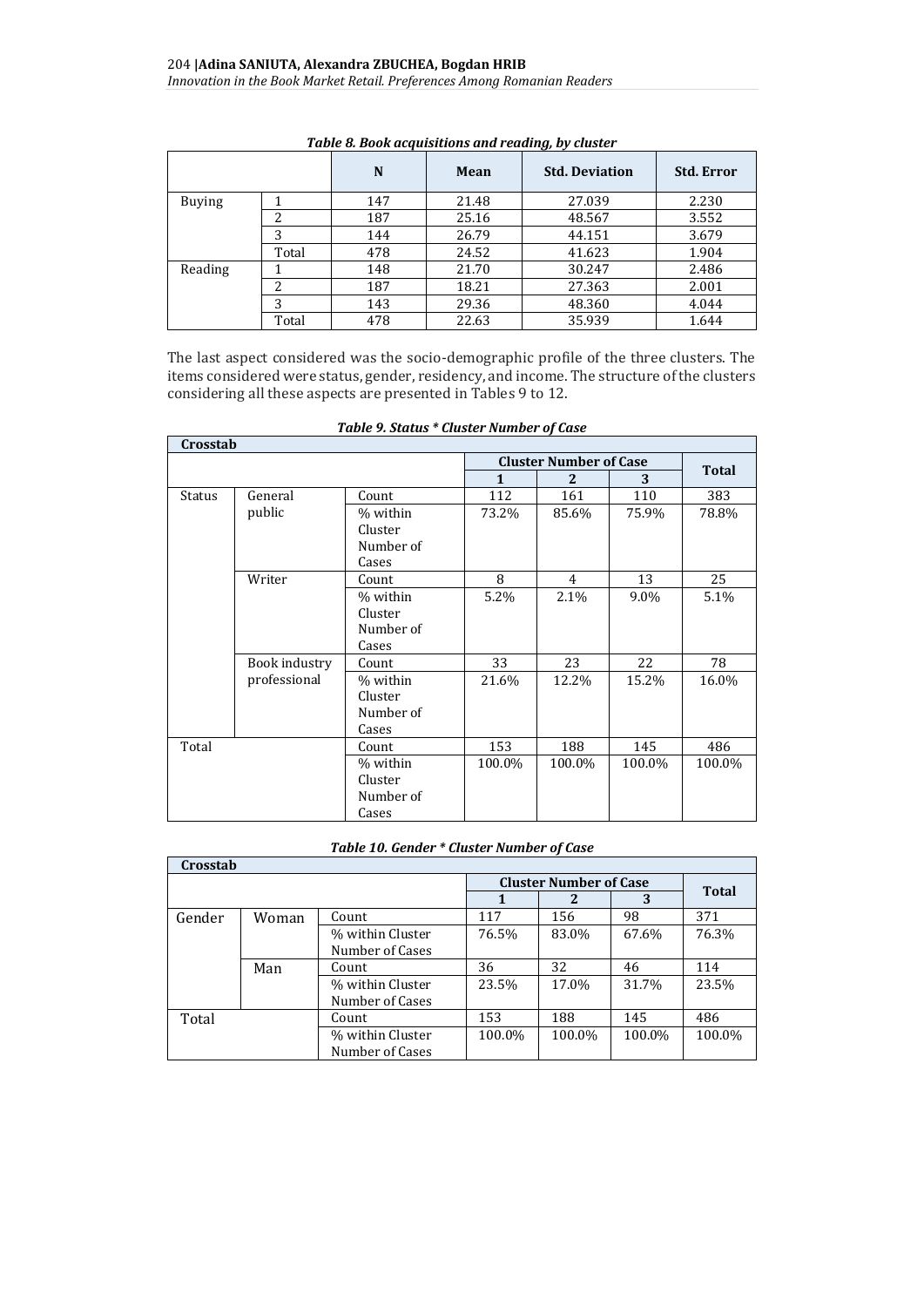| Crosstab  |            |                |                |                               |        |        |
|-----------|------------|----------------|----------------|-------------------------------|--------|--------|
|           |            |                |                | <b>Cluster Number of Case</b> |        | Total  |
|           |            |                | $\mathbf{1}$   | 2                             | 3      |        |
| Residency | Very       | Count          | 97             | 104                           | 72     | 273    |
|           | large city | % within       | 63.4%          | 55.3%                         | 49.7%  | 56.2%  |
|           |            | Cluster Number |                |                               |        |        |
|           |            | of Cases       |                |                               |        |        |
|           | Large city | Count          | 32             | 35                            | 25     | 92     |
|           |            | % within       | 20.9%          | 18.6%                         | 17.2%  | 18.9%  |
|           |            | Cluster Number |                |                               |        |        |
|           |            | of Cases       |                |                               |        |        |
|           | Medium     | Count          | 8              | 20                            | 25     | 53     |
|           | city       | % within       | 5.2%           | 10.6%                         | 17.2%  | 10.9%  |
|           |            | Cluster Number |                |                               |        |        |
|           |            | of Cases       |                |                               |        |        |
|           | Small city | Count          | 11             | 22                            | 15     | 48     |
|           |            | % within       | 7.2%           | 11.7%                         | 10.3%  | 9.9%   |
|           |            | Cluster Number |                |                               |        |        |
|           |            | of Cases       |                |                               |        |        |
|           | Rural      | Count          | $\overline{5}$ | $\overline{7}$                | 8      | 20     |
|           |            | % within       | 3.3%           | 3.7%                          | 5.5%   | 4.1%   |
|           |            | Cluster Number |                |                               |        |        |
|           |            | of Cases       |                |                               |        |        |
| Total     |            | Count          | 153            | 188                           | 145    | 486    |
|           |            | % within       | 100.0%         | 100.0%                        | 100.0% | 100.0% |
|           |            | Cluster Number |                |                               |        |        |
|           |            | of Cases       |                |                               |        |        |

## *Table 11. Residency \* Cluster Number of Case*

## *Table 12. Income \* Cluster Number of Case*

| Crosstab |               |                      |                |                               |                |              |
|----------|---------------|----------------------|----------------|-------------------------------|----------------|--------------|
|          |               |                      |                | <b>Cluster Number of Case</b> |                | <b>Total</b> |
|          |               |                      | $\mathbf{1}$   | 2                             | 3              |              |
| Income   | less than     | Count                | $\overline{7}$ | 26                            | 13             | 46           |
|          | 300 euros     | % within             | 4.6%           | 13.8%                         | $9.0\%$        | 9.5%         |
|          |               | Cluster              |                |                               |                |              |
|          |               | Number of            |                |                               |                |              |
|          |               | Cases                |                |                               |                |              |
|          | $301 - 500$   | Count                | 11             | 25                            | 24             | 60           |
|          | euros         | % within             | 7.2%           | 13.3%                         | 16.6%          | 12.3%        |
|          |               | Cluster              |                |                               |                |              |
|          |               | Number of            |                |                               |                |              |
|          |               | Cases                |                |                               |                |              |
|          | $501 - 1000$  | Count                | 69             | 67                            | 53             | 189          |
|          | euros         | % within             | 45.1%          | 35.6%                         | 36.6%          | 38.9%        |
|          |               | Cluster              |                |                               |                |              |
|          |               | Number of            |                |                               |                |              |
|          |               | Cases                |                |                               |                |              |
|          | $1001 - 2000$ | Count                | 40             | 46                            | 45             | 131          |
|          | euros         | % within             | 26.1%          | 24.5%                         | 31.0%          | 27.0%        |
|          |               | Cluster              |                |                               |                |              |
|          |               | Number of            |                |                               |                |              |
|          |               | Cases                |                |                               |                |              |
|          | $2001 - 3000$ | Count                | 22             | 14                            | 7              | 43           |
|          | euros         | % within             | 14.4%          | 7.4%                          | 4.8%           | 8.8%         |
|          |               | Cluster              |                |                               |                |              |
|          |               | Number of            |                |                               |                |              |
|          |               | Cases                |                |                               | $\overline{3}$ |              |
|          | more than     | Count                | $\overline{4}$ | 10                            |                | 17           |
|          | 3000 euros    | % within             | 2.6%           | 5.3%                          | 2.1%           | 3.5%         |
|          |               | Cluster<br>Number of |                |                               |                |              |
|          |               | Cases                |                |                               |                |              |
|          |               |                      |                |                               |                |              |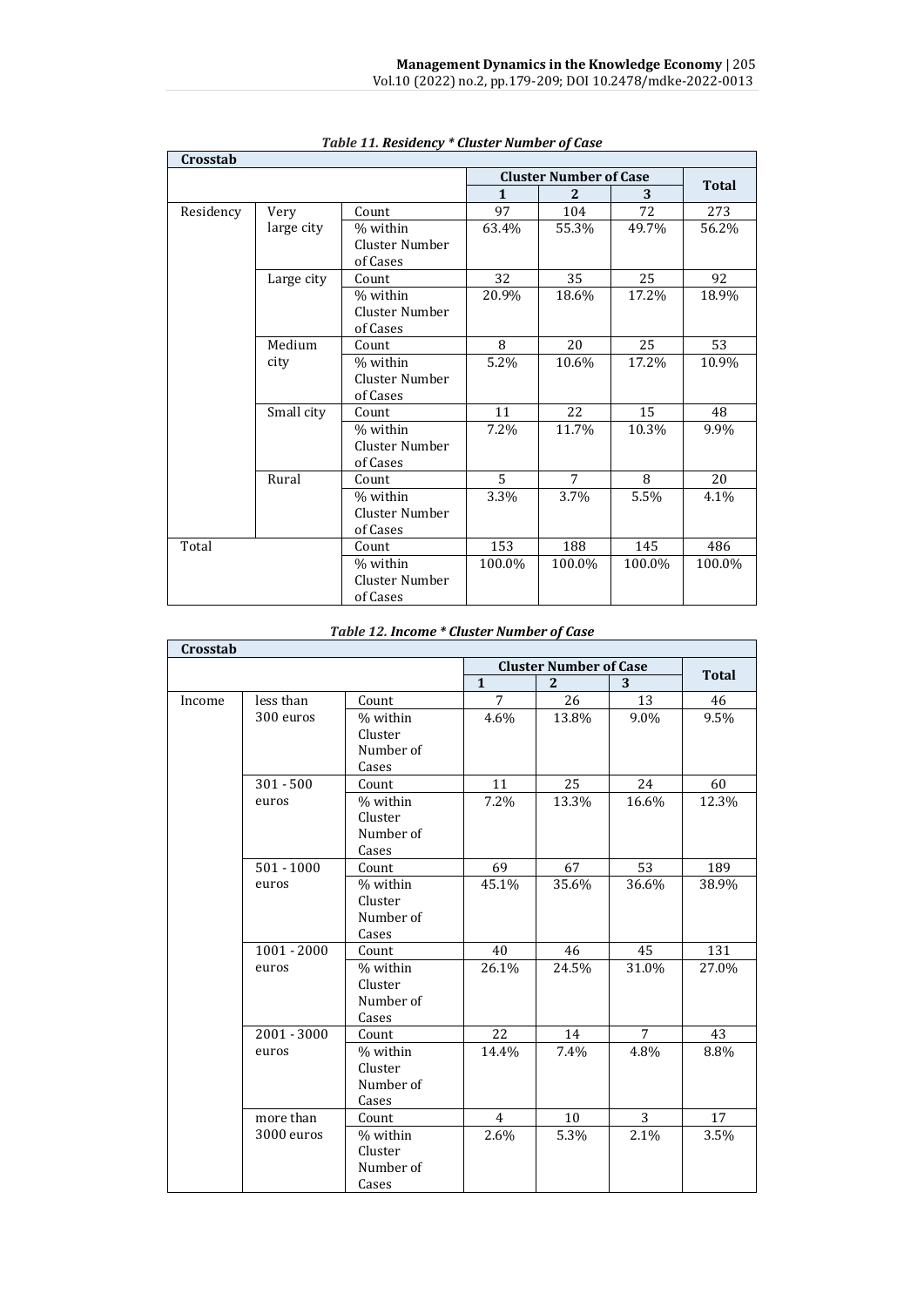| Total | Count     | 153    | 188    | 145    | 486    |
|-------|-----------|--------|--------|--------|--------|
|       | % within  | 100.0% | 100.0% | 100.0% | 100.0% |
|       | Cluster   |        |        |        |        |
|       | Number of |        |        |        |        |
|       | Case      |        |        |        |        |

Pearson's R shows that the only correlation (a weak one) is between status and clusters. The Avant-garde cluster is dominated by the general public to a wider degree than the other clusters. Book industry professionals are better represented among the Enhancers, while the writers are among the Bookworms. These later aspects are consistent with their job profiles.

Women dominate all clusters but to a wider degree in the Avant-garde cluster and less in the Bookworms cluster. It suggests those women are eager to a wider extent than men to experiment. Men also prove to be more interested in books and reading than in how they acquire the books. Nevertheless, the correlation between gender and clusters is not statistically significant.

Considering the place of residency, it seems that in small cities the desire to innovate in book acquisition is higher than in other cases. In Bucharest, and to some extent in large cities too, the Enhancers are better represented than in the case of other places. It might be related to a wider offer they have; therefore, they can be picky from where they buy books. In rural areas and medium cities, we find a higher interest in books and more Bookworms compared to the other clusters. These correlations are not significant from a statistical perspective. Lastly, we observe that the cluster of the Avan-garde tends to bring together the wealthiest and the poorest.

#### **Discussions and conclusions**

Resuming the literature review we can conclude that developing a culture of innovation, using technology to foster consumer experience and to "listen' to their needs, but also innovating the business models results in competitive advantages for the companies in general and those acting in retail in particular. The present study looked more attentively into the book market.

The findings of the present study revealed interesting insights into the behaviour of the Romanian frequent readers. We mention that are very few studies about the book market in Romania. Therefore, the results are more valuable in this context: the in-store innovation was evaluated as a preference for bookstores that are innovative in the usage of technology, interior design & space management, product & services portfolio, and buying experience. The preference for certain innovative business models compared to "classical" bookstores has been investigated for 5 types of models: Pop-up bookstore, Rental bookstore, Concept bookstore, Showroom, and Vending machine. The preferences identified are not high - the Showroom and the Concept bookstore models were the only models which received a score a little bit higher. Therefore, there is not much appeal in these new business models, bookstores might be looking for even more innovative approaches.

Gradually, the Romanian book market built (sometimes partially or incompletely) all the components of the western book industry: big players appeared - publishers and bookstores, but also independents, self-publishing, and the indie market (Hrib, 2018). The Romanian book market did not have enough generations to consolidate in the capitalist regime, during the communist period (after WWII until 1989) both the publishing and the distribution were carefully controlled by the state (Bardan, 2019).

For Romanian customers, the most relevant are the possibility to explore books, the atmosphere in the bookstore, and the interior design & space organization. The least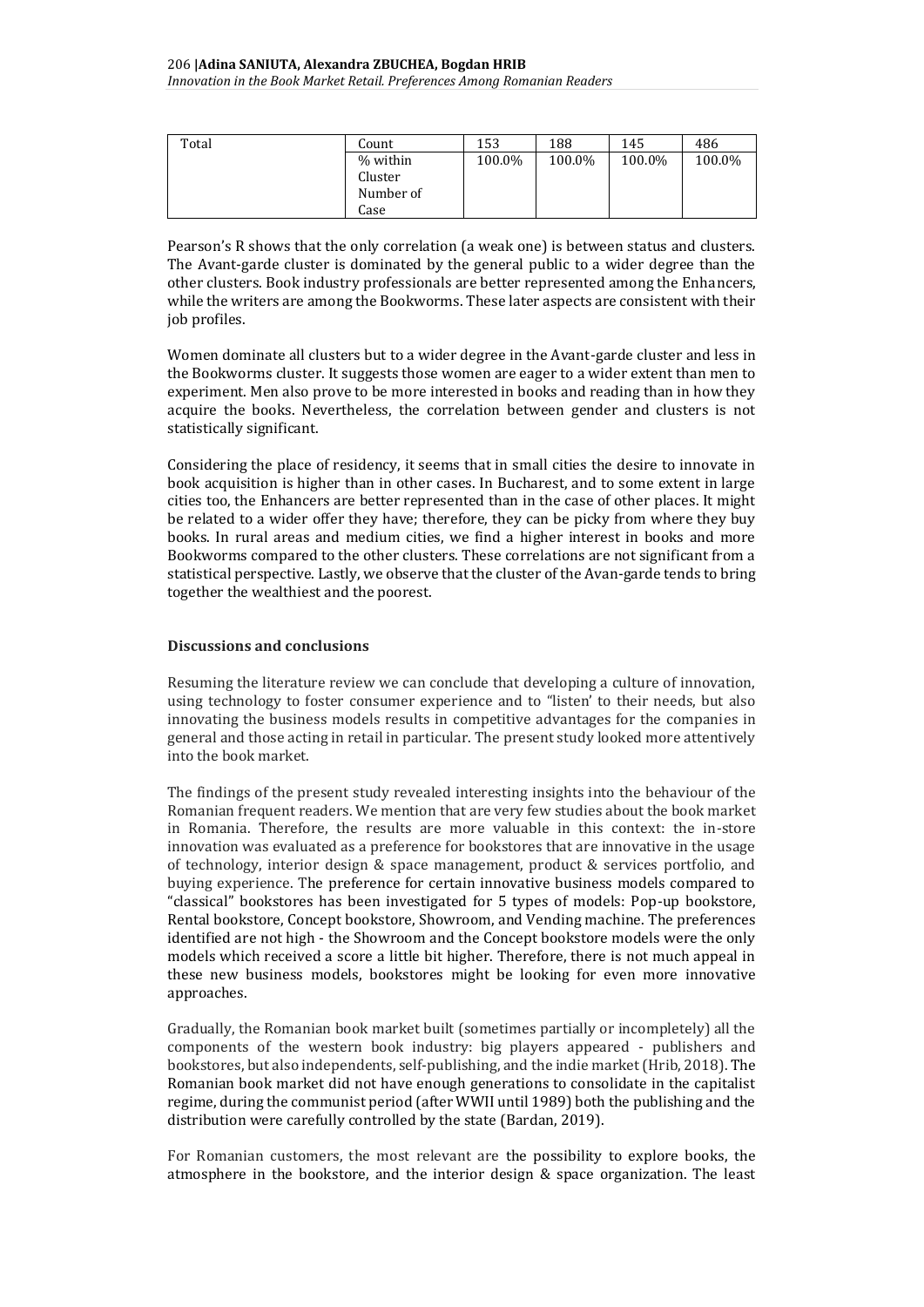important are the additional services offered (which are very scarce in Romanian bookshops), technology, and organizing various events. When considering innovative approaches, the present data suggest that investing in technology is currently not very appealing. At the same time, the public positively appreciates interior design – therefore, innovating adequately in this area would add consistently to attracting the readers. A limitation of the present survey is that it does not measure the attitude and opinions of those who rarely enter libraries and are not so experienced readers. Perhaps innovation in technology or areas that are less important to our respondents (experienced readers) will attract non-readers.

Bookstores are through the products they sell a source of knowledge and innovation, but as the results show the consumers are not necessarily sensitive to innovation which implies the technology or format of the stores, in this case, we recommend to the decisionmakers to concentrate on their innovation efforts into the process, store atmosphere, marketing mix, and loyalty programs. Also, another giveaway for bookstore owners is the fact that although in retail emerged lots of innovations the bookstore remains a more a classic place for the Romanian readers and they are not willing to adopt very early innovations related to technology or different retail formats.

Nevertheless, the investigation reveals three segments of readers, we called Avan-garde, which are more prone to innovative approaches to a wider degree than the other two segments – the Enhancers and the Bookworms. Taking into consideration this finding we recommend further investigation of the Avan-garde readers. We also recommend further development of this study, considering qualitative approaches, aiming at all actors of the book market: authors, all kinds of publishers, librarians, as well as bookstores.

#### **References**

- Addis, M. (2016). Understanding the customer journey to create excellent customer experiences in bookshops. *International Journal of Marketing Studies, 8*(4), 20-36. <http://dx.doi.org/10.5539/ijms.v8n4p20>
- Ankosko, B. (2012). Retailers fight showrooming. *Dealerscope,* 54, 6064.
- Bardan, A. (2009). *Les industries culturelles en Roumanie 1970-1989 acteurs locaux, acteurs internationaux; L'émergence et l'enjeu d'un espace public alternatif de communication*. Tritonic.
- Berthiaume, D. (2019, October 10). Walmart streamlines grocery delivery by removing the driver. *Chain Store Age*. [https://chainstoreage.com/walmart-streamlines](https://chainstoreage.com/walmart-streamlines-grocery-delivery-removing-driver)[grocery-delivery-removing-driver](https://chainstoreage.com/walmart-streamlines-grocery-delivery-removing-driver)
- Campbell, J. M., & Park, J. (2017). Extending the resource-based view: Effects of strategic orientation toward community on small business performance. *Journal of Retailing and Consumer Services, 34*(1), 302-308. [https://doi.org/10.1016/](https://doi.org/10.1016/j.jretconser.2016.01.013) [j.jretconser.2016.01.013](https://doi.org/10.1016/j.jretconser.2016.01.013)
- Cho, H.-J., & Pucik, V. (2005). Relationship between innovativeness, quality, growth, profitability, and market value. *Strategic Management Journal, 26*(6), 555–575.
- Contemporanul**.** (2016)**.** România Citeşte Ancheta Contemporanul: La ce bun lectura în vremuri sărace?. [https://www.contemporanul.ro/ancheta-conte/romaniaciteste](https://www.contemporanul.ro/ancheta-conte/romaniaciteste%20-ro-ancheta-contemporanul-la-ce-bun-lectura-in-vremuri-sarace.html) [-ro-ancheta-contemporanul-la-ce-bun-lectura-in-vremuri-sarace.html](https://www.contemporanul.ro/ancheta-conte/romaniaciteste%20-ro-ancheta-contemporanul-la-ce-bun-lectura-in-vremuri-sarace.html)
- Croitoru, A., & Becut-Marinescu, A. (Eds.) (2020). *The 2019 Cultural Consumption Barometer. Experience and Cultural Leisure Practices*. INCFC, Universul Academic Publishing House, Universitara Publishing House. https://www. culturadata.ro/ wp-content/uploads/2022/03/Barometrul-de-consum-cultural-2019-ENweb.pdf
- Croitoru, A., & Becut-Marinescu, A. (Eds.) (2021). *Trends in the Cultural Consumption during the Pandemic. 2020*. INCFC, Universul Academic Publishing House, Universitara Publishing House. [https://www.culturadata.ro/wp-content/](https://www.culturadata.ro/wp-content/uploads/2021/12/TendinteConsumCulturalEd2020VolumEN.pdf) [uploads/2021/12/TendinteConsumCulturalEd2020VolumEN.pdf](https://www.culturadata.ro/wp-content/uploads/2021/12/TendinteConsumCulturalEd2020VolumEN.pdf)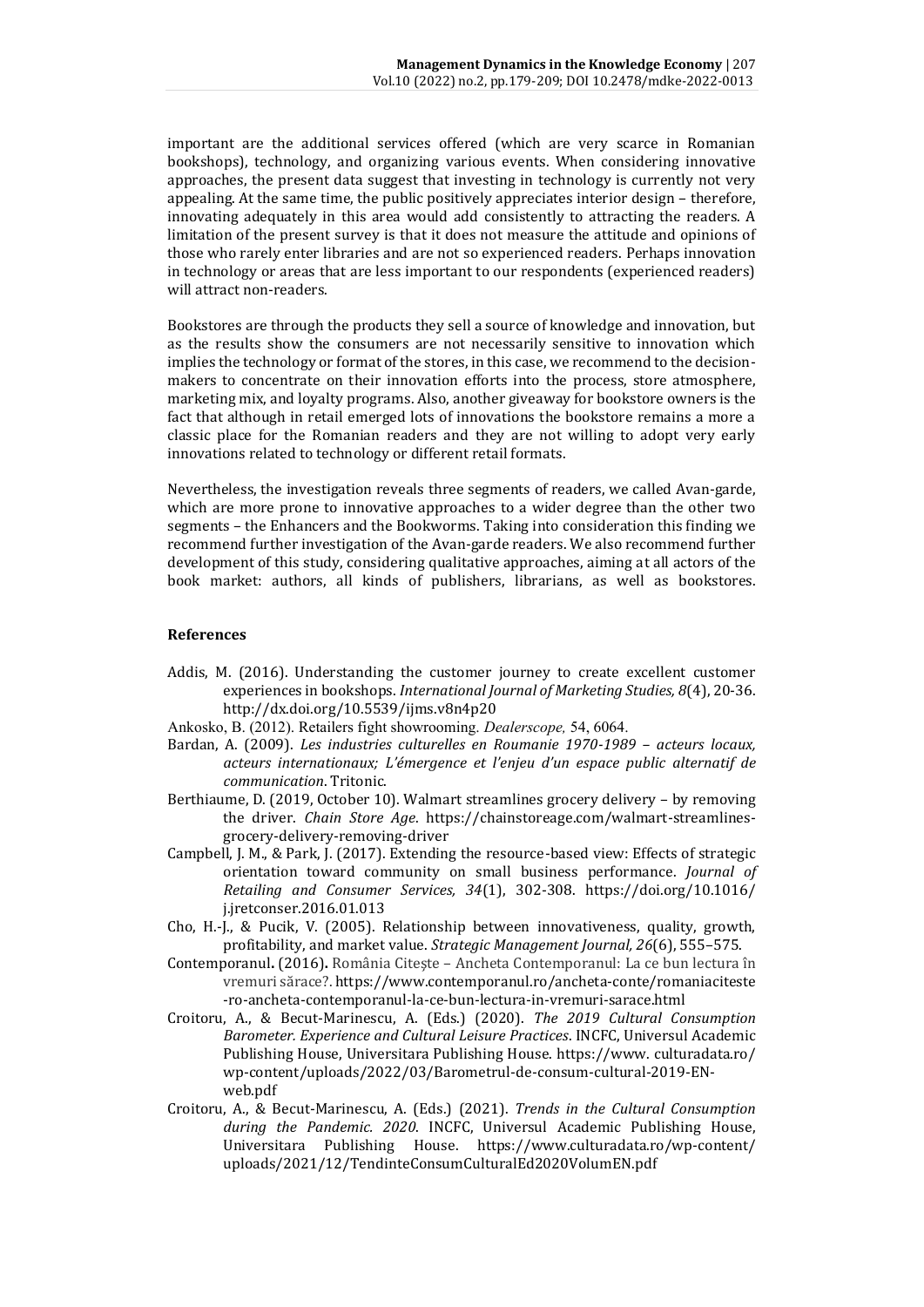- Dabija, D. C., Pop, N. A., & Săniuță, A. (2017). Innovation in Do-It-Yourself Retail An Empirical Study of Generation X Professional Craftsmen and Consumers. *Economics and Sociology Journal*, *2*(1), 296-311[. https://doi.org/10.14254/2071-](https://doi.org/10.14254/2071-789X.2017/10-2/22) [789X.2017/10-2/22](https://doi.org/10.14254/2071-789X.2017/10-2/22)
- De Oliveira, R. T., Indulska, M., Steen, J., & Verreynne, M. L. (2020). Towards a framework for innovation in retailing through social media. *Journal of Retailing and Consumer Services, 54*, 101772. <https://doi.org/10.1016/j.jretconser.2019.01.017>
- Digi24. (2016, November 7). Satele din România, fără librării. https://www.digi24.ro/ stiri/actualitate/educatie/satele-din-romania-fara-librarii-607311
- Ebelhoft Group. (2014). Retail Trends and New Concepts that are Transforming Retail Innovations. [http://www.ebeltoftgroup.com/downloadform.html?cID=146791](http://‌/‌www.ebeltoftgroup.com/‌downloadform.‌html?cID=‌146‌791)
- Gauri, D. K., Jindal, R. P., Ratchford, B., Fox, E., Bhatnagar, A., Pandey, A., Navallo, J. R., Fogarty, J., Carr, S., & Howerton, E. (2021). Evolution of retail formats: Past, present, and future. *Journal of Retailing, 97*(1), 42-61. [https://doi.org/10.1016/](https://doi.org/10.1016/j.jretai.2020.11.002) [j.jretai.2020.11.002](https://doi.org/10.1016/j.jretai.2020.11.002)
- Grigore, A. M. (2014). Book Publishing Business in Romania–An Analysis from the Perspective of Porter's Five Force Model. *Revista de Management Comparat Internațional, 15*(1), 31-47.
- Hossain, M. S., Chisty, N. M. A., Hargrove, D. L., & Amin, R. (2021). Role of Internet of Things (IoT) in Retail Business and Enabling Smart Retailing Experiences. *Asian Business Review, 11*(2), 75-80. <https://doi.org/10.18034/abr.v11i2.579>
- Hrib, B. (2018). *Editor de unul singur. Management în industria cărții [Editor by myself. Management in the book industry].* Tritonic Books.
- Hrib, B., Săniuță, A., & Zbuchea, A. (2022, May 12-13). *Preferences for online bookstores among Romanian readers* [Paper presentation]. The International Economic Conference in Suceava, Romania.
- Hsu, C. L., & Chen, M. C. (2018). How gamification marketing activities motivate desirable consumer behaviors: Focusing on the role of brand love. *Computers in Human Behavior, 88*(1), 121-133.
- Huang, G. (2020). *Investigation on Whether the "New Type" Bookstore Model Can Realize the Renaissance of Physical Bookstores*. ScienceOpen Preprints.
- Huang, Y., & Hands, D. (2020, August 5-6). *Experience design in city-based future retail innovation: A bookstore case study approach* [Paper presentation]. ADMC 2020 International conference: Impact the Future by Design, Toronto, Canada.
- Hult, G. T. M., Hurley, R. F., & Knight, G. A. (2004). Innovativeness: its antecedents and impact on business performance. *Industrial Marketing Management, 33*(5), 429– 438.
- Hutter, K. (2013). Pop-up-Stores als temporäre Kunden-inspiration. [https://](https://www.absatzwirtschaft.de/pop-up-stores-als-temporaere-kundeninspiration-197676/) [www.absatzwirtschaft.de/pop-up-stores-als-temporaere-kundeninspiration-](https://www.absatzwirtschaft.de/pop-up-stores-als-temporaere-kundeninspiration-197676/)[197676/](https://www.absatzwirtschaft.de/pop-up-stores-als-temporaere-kundeninspiration-197676/)
- IRES. (2011). *Obiceiurile de lectură ale românilor [The reading habits of Romanians].* [http:/](http://www.ires.com.ro/uploads/articole/ires_obiceiurile-de-lectura-ale-romanilor_2011.pdf) [/www.ires.com.ro/uploads/articole/ires\\_obiceiurile-de-lectura-ale-romanilor\\_](http://www.ires.com.ro/uploads/articole/ires_obiceiurile-de-lectura-ale-romanilor_2011.pdf) [2011.pdf](http://www.ires.com.ro/uploads/articole/ires_obiceiurile-de-lectura-ale-romanilor_2011.pdf)
- Iyer, B., & Davenport, T. H. (2008). Reverse engineering Google's innovation machine. *Harvard Business Review, 86*(4), 58–68.
- Kanter, R. M. (2006). Innovation: the classic traps. *Harvard Business Review, 84*(11), 72– 83.
- Kelley, K., Clark, B., Brown, V., & Sitzia, J. (2003). Good practice in the conduct and reporting of survey research. *International Journal for Quality in Health Care, 15*(3), 261-266.
- Laing, A., & Royle, J. (2013). Examining chain bookshops in the context of "third place". *International Journal of Retail & Distribution Management, 41*(1), 27-44. http:// dx.doi.org/10.1108/09590551311288157
- Maravelakis, E., Bilalis, N., Antoniadis, A., Jones, K. A., & Moustakis, V. (2006). Measuring and benchmarking the innovativeness of SMEs: a three-dimensional fuzzy logic approach. *Production Planning & Control, 17*(3), 283-292.
- Neef, D., Siesfeld T., & Cefola, J. (1998). *The Economic Impact of knowledge*. Butterworth-Heinemann Publishing.